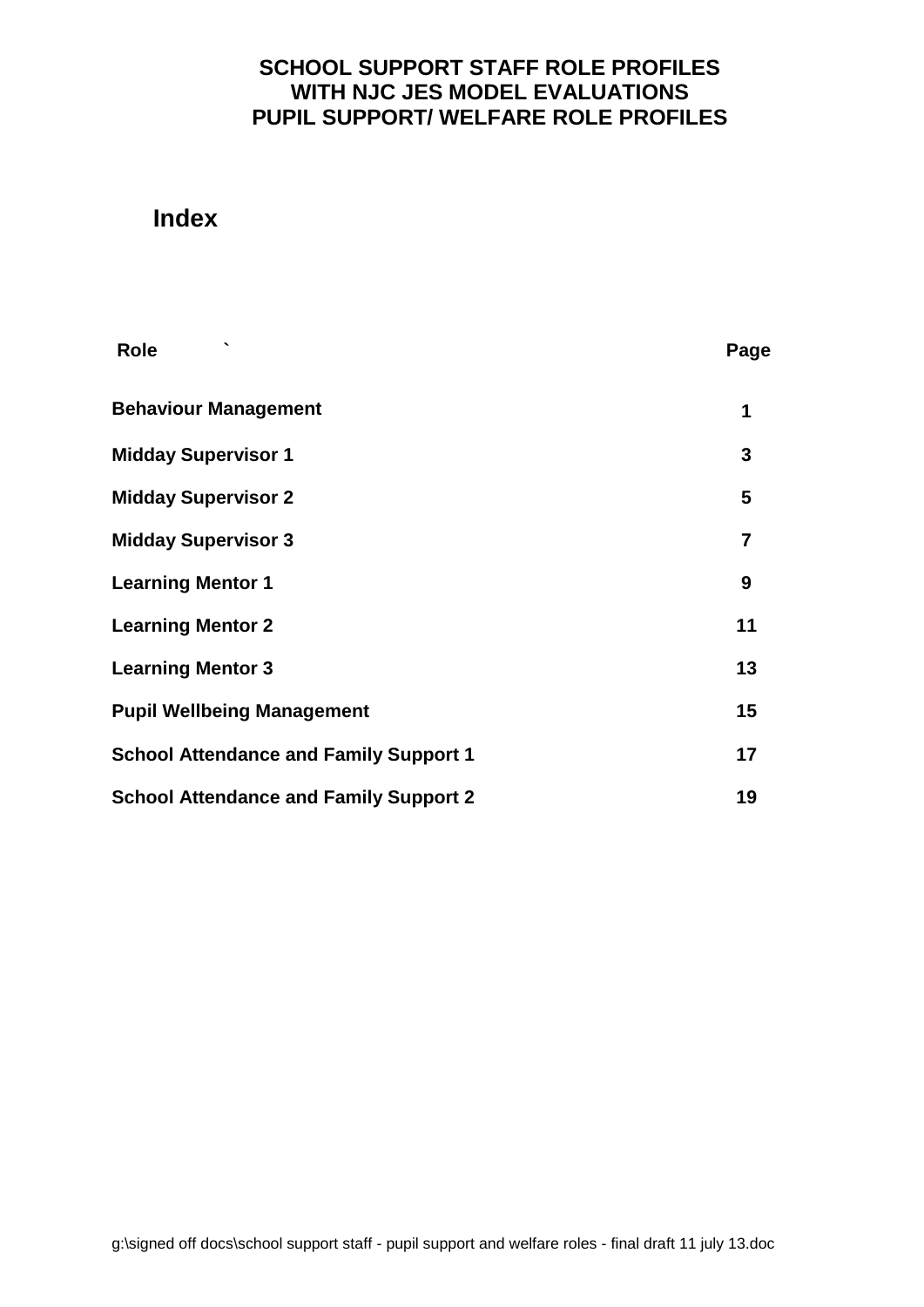g:\signed off docs\school support staff - pupil support and welfare roles - final draft 11 july 13.doc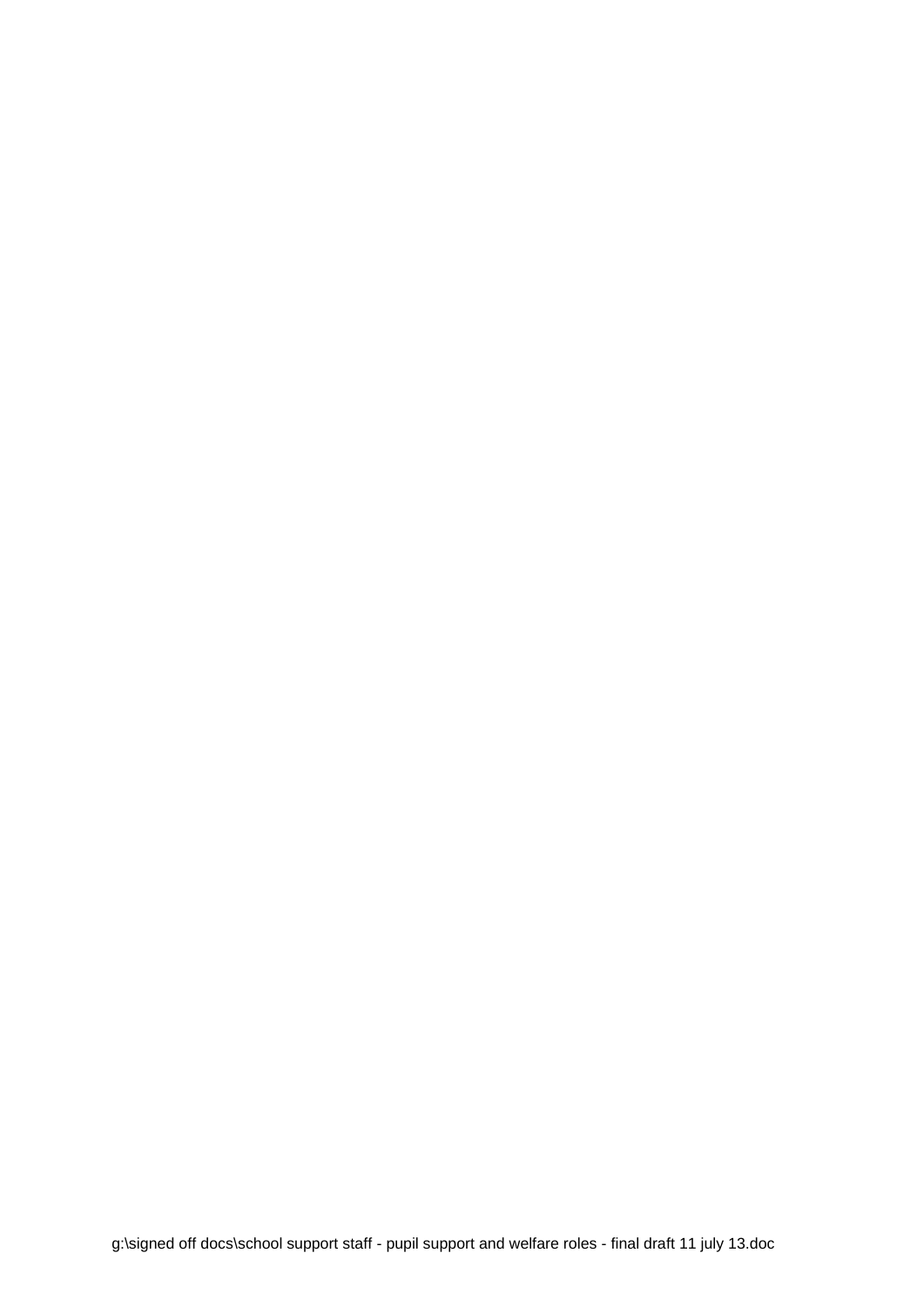## **Behaviour Management**

## **Purpose of the role (job statement)**

To manage the behaviour of pupils and work effectively with other staff, families and carers to overcome behavioural obstacles to learning.

## **Responsibilities**

Key duties:

- 1. Lead the management of pupil behaviour
- 2. Undertake the assessment of the needs of individual pupils
- 3. Advise senior management team in the production and implementation of whole school plans, initiatives and strategies to improve pupil behaviour
- 4. Manage a caseload of pupils in improving their behaviour and learning
- 5. Maintain case files of excluded pupils, recording contact with the pupil and their families/carers
- 6. Monitor and evaluate pupil progress, including production of assessment reports
- 7. Liaise with external agencies to improve pupil behaviour
- 8. Manage the supervision of pupils excluded from school or following a different timetable
- 9. Liaise with parents / carers of excluded pupils to explain the reasons for exclusion and agree a way forward, including procedures for return to school
- 10. Provide advice and support to parents / carers of excluded pupils
- 11. Support the re-integration of pupils back to school to help prevent future exclusions.
- 12. Work with feeder school to ensure a smooth transition of pupils between phases

Individuals in this role may also:

- 1. Organise and deliver training sessions on behaviour management to other staff
- 2. Assist in the supervision of pupils during out of school activities.

## **Indicative knowledge, skills and experience**

 Working at relevant national occupational standards (NOS) in supporting teaching and learning / learning, development and support services with knowledge / skills equivalent to national qualifications at levels such as Supporting Teaching and Learning (STL), Learning Development and Support Services (LDSS) plus specialist knowledge of behaviour management.

|                | <b>Job Evaluation Assessment</b> |                                                                                                                                                                                                                                                           |                 |    |
|----------------|----------------------------------|-----------------------------------------------------------------------------------------------------------------------------------------------------------------------------------------------------------------------------------------------------------|-----------------|----|
| <b>Factor</b>  |                                  | <b>Relevant Job Information</b>                                                                                                                                                                                                                           | <b>JE Level</b> |    |
| $\mathbf{1}$ . | Knowledge                        | Knowledge and skills equivalent to national<br>qualifications at level 3 plus knowledge of procedures,<br>practices and techniques for behaviour management.                                                                                              | -4              | 80 |
| 2.             | <b>Mental Skills</b>             | Requires frequent analysis and interpretation of 4<br>sensitive and complex situations, such as root causes<br>for behaviour issues and how to respond to these.<br>Forward planning and organising is typically required<br>for periods of up to a year. |                 | 80 |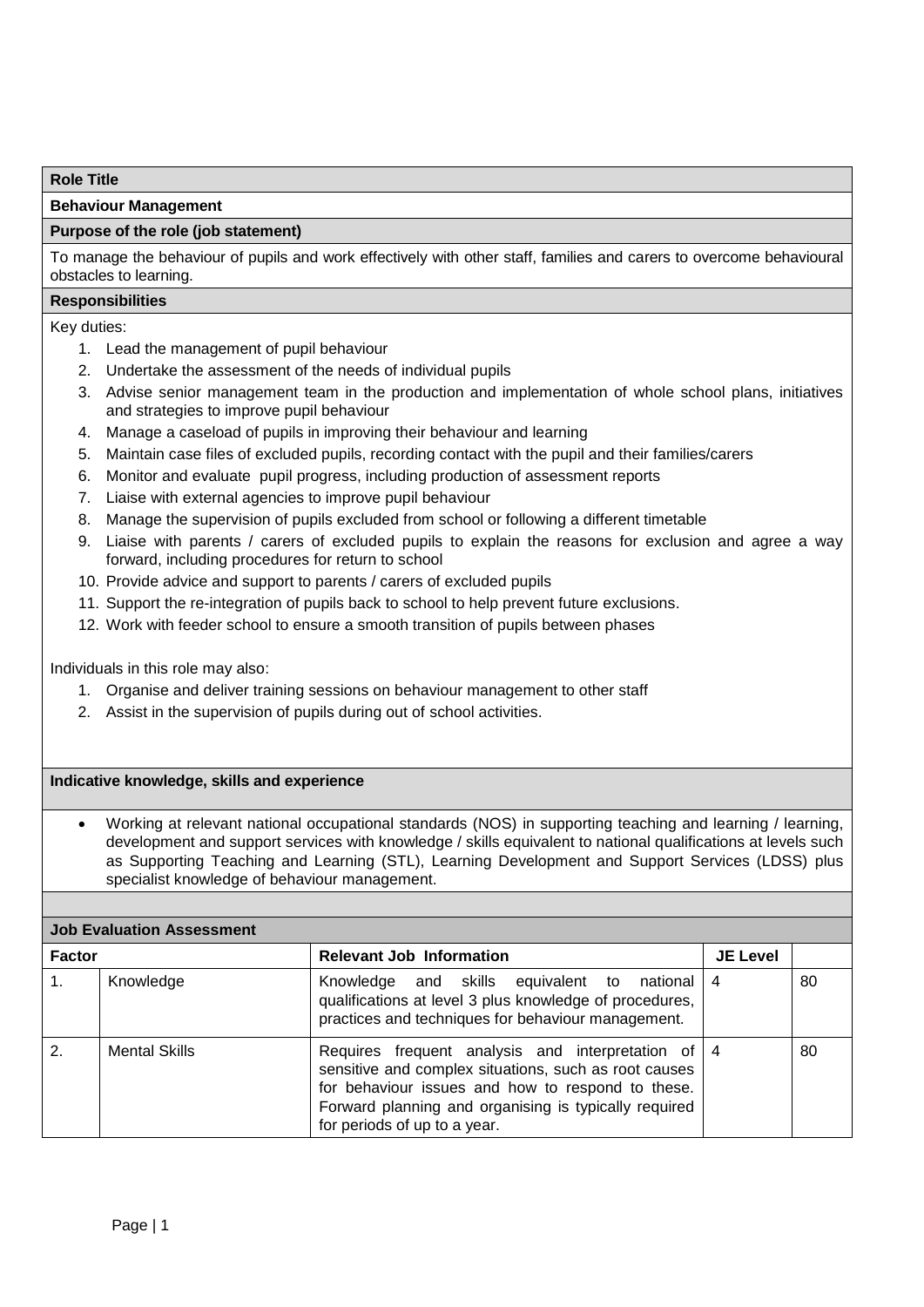| 3.           | Interpersonal &<br><b>Communication Skills</b>                  | Communicates with pupils, parents / carers and<br>external agencies to improve pupil behaviour.<br>Responds to often complex and sensitive situations<br>and needs, providing advice and support. Needs to<br>motivate parents/carers and pupils to improve<br>behaviour.                                          | $\overline{4}$ | 52  |
|--------------|-----------------------------------------------------------------|--------------------------------------------------------------------------------------------------------------------------------------------------------------------------------------------------------------------------------------------------------------------------------------------------------------------|----------------|-----|
| 4.           | <b>Physical Skills</b>                                          | Standard keyboard skills                                                                                                                                                                                                                                                                                           | $\overline{2}$ | 26  |
| 5.           | Initiative & Independence                                       | Work with staff to produce and implement whole<br>school plans, initiatives and strategies to improve pupil<br>behaviour.                                                                                                                                                                                          | $\overline{4}$ | 52  |
| 6.           | <b>Physical Demands</b>                                         | Requires normal physical effort, with a mixture of<br>sitting, walking and carrying minor loads.                                                                                                                                                                                                                   | $\mathbf{1}$   | 10  |
| 7.           | <b>Mental Demands</b>                                           | Lengthy periods of concentrated sensory attention in<br>engaging with pupils with behavioural difficulties.<br>Medium periods of concentrated mental attention for<br>monitoring and evaluating pupil progress, including<br>production of assessment reports.                                                     | 3(c)           | 30  |
| 8.           | <b>Emotional Demands</b>                                        | Frequently dealing with complex and extremely<br>challenging pupil behaviour and their families/carers.                                                                                                                                                                                                            | 3              | 30  |
| 9.           | <b>Responsibility for People</b><br>Wellbeing                   | Responsible for the supervision of individual or small<br>groups of pupils to provide advice, motivation and<br>support on behaviour and welfare issues. Supervises<br>those not following a normal timetable or have been<br>excluded. Manages a caseload of pupils in improving<br>their behaviour and learning. | $\overline{4}$ | 52  |
| 10.          | Responsibility for<br>Supervision                               | May demonstrate own duties to new or less<br>experienced staff.                                                                                                                                                                                                                                                    | $\overline{1}$ | 13  |
| 11.          | Responsibility for Financial<br><b>Resources</b>                | May handle small amounts of cash for activities.                                                                                                                                                                                                                                                                   | 1              | 13  |
| 12.          | <b>Responsibility for Physical</b><br>and Information Resources | Maintains and updates sensitive pupil case files.                                                                                                                                                                                                                                                                  | $\overline{2}$ | 26  |
| 13.          | <b>Working Conditions</b>                                       | Work normally in an office environment, but may<br>sometimes involve home visits. Some exposure to<br>serious abuse                                                                                                                                                                                                | 2              | 20  |
| <b>Total</b> |                                                                 |                                                                                                                                                                                                                                                                                                                    |                | 456 |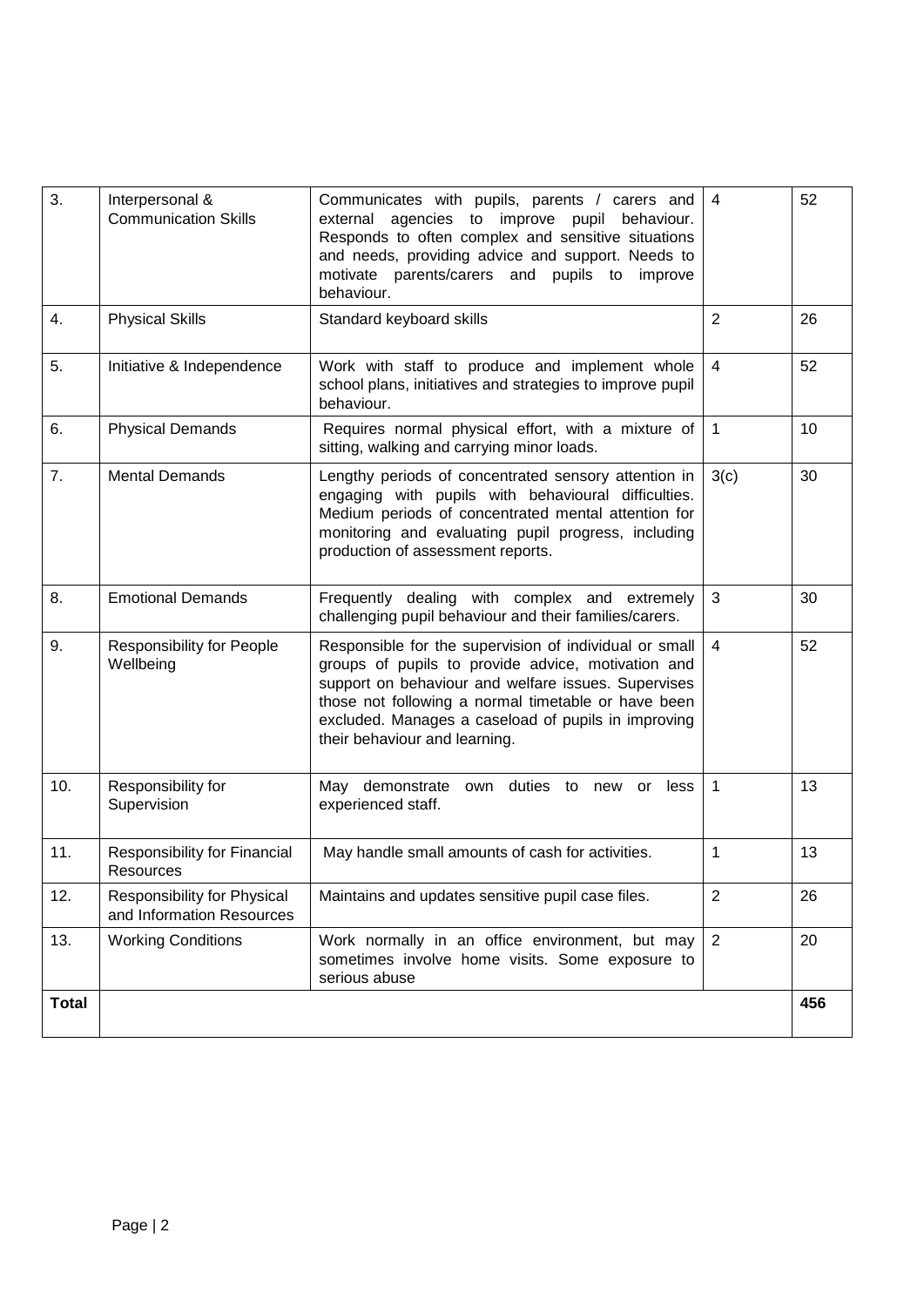## **Midday Supervision 1**

## **Purpose of the role (job statement)**

To work as part of a team monitoring pupil behaviour during the midday break.

## **Responsibilities <sup>1</sup>**

Key duties:

- 1. Supervise activities and maintain the health, safety, welfare, good conduct and safeguarding of pupils during the midday break, having regard to special or additional needs.
- 2. Report incidents in line with school policy.

Individuals in this role may also undertake some or all of the following:

- 1. Assist in the supervision of other activities during the midday break, including setting out and storing equipment
- 2. Operate tills and take money / vouchers as meal payment
- 3. Encourage pupils to select and eat healthy balanced meals
- 4. Clean up spillages of food or liquid during meal service
- 5. Wipe down tables and clean dining areas between meals
- 6. Undertake similar work at other times, such as before and after school.

## **Indicative knowledge, skills and experience**

.Requires knowledge of school procedures for supervision of midday meals service and lunchtime activities.

|               | <b>NJC Job Evaluation Assessment</b>       |                                                                                                                    |                 |               |
|---------------|--------------------------------------------|--------------------------------------------------------------------------------------------------------------------|-----------------|---------------|
| <b>Factor</b> |                                            | <b>Relevant Job Information</b>                                                                                    | <b>JE Level</b> | <b>Points</b> |
| 1.            | Knowledge                                  | Requires knowledge of school procedures for supervision of<br>pupils during midday break.                          |                 | 20            |
| 2.            | <b>Mental Skills</b>                       | Routine cleaning decisions. Reports behavioural problems                                                           |                 | 13            |
| 3.            | Interpersonal &<br>Communication<br>skills | Communicate with pupils during midday breaks e.g. to<br>encourage healthy meal selection, oversee play activities, | 2               | 26            |
| 4.            | <b>Physical Skills</b>                     | May require skills for using till, assembling activity equipment                                                   |                 | 13            |
| 5.            | Initiative &<br>Independence               | Follows procedures and instructions. Supervision readily<br>available.                                             |                 | 13            |
| 6.            | <b>Physical Demands</b>                    | Short periods of effort for carrying loads and cleaning.                                                           | 2               | 20            |

<sup>-</sup> $1$  Duties relating to supporting pupils with health care needs are not included in this profile. The NJC recognises that many of these duties are carried out on a voluntary basis in different ways. Therefore, if this duty becomes a requirement of the job, as part of an agreement between employers and unions, it should be set out in the job description as an additional duty allowing it to be accounted for in the evaluation of the role (and therefore in remuneration as appropriate.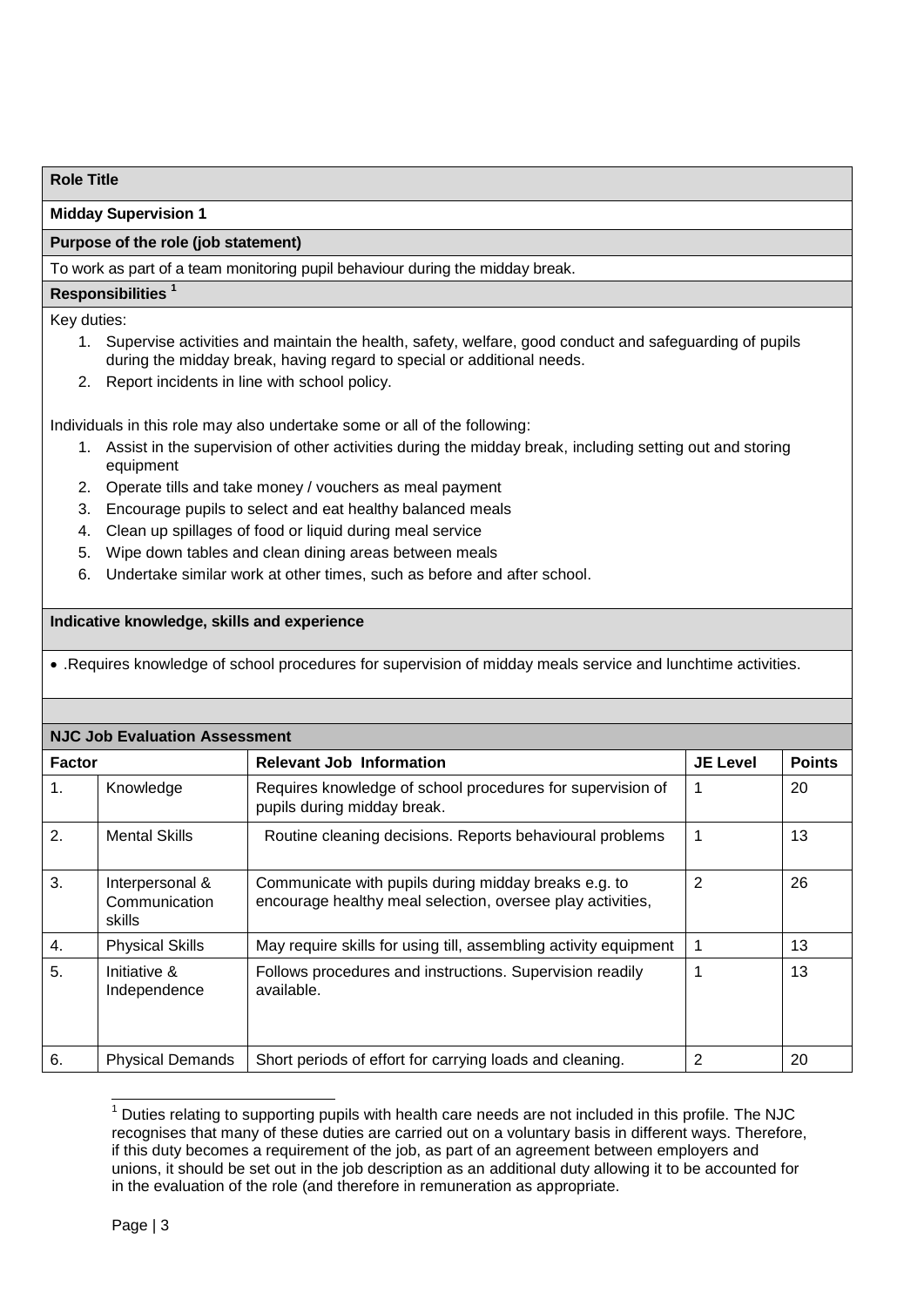| 7.    | <b>Mental Demands</b>                                           | Prolonged periods of sensory attention required. Work is<br>regularly interrupted by pupils.                                                                                               | 4(a)           | 40  |
|-------|-----------------------------------------------------------------|--------------------------------------------------------------------------------------------------------------------------------------------------------------------------------------------|----------------|-----|
| 8.    | Emotional<br>Demands                                            | Occasionally exposed to emotionally demanding situations<br>e.g. dealing with distressed pupils, during the midday break,<br>with senior staff taking responsibility for resolving issues. | $\overline{2}$ | 20  |
| 9.    | Responsibility for<br>People Wellbeing                          | Oversees pupils' dining and play activities during the midday<br>break. Ensuring pupil safety.                                                                                             | $\overline{2}$ | 26  |
| 10.   | Responsibility for<br>Supervision                               | May demonstrate own duties to new or less experienced<br>staff.                                                                                                                            | 1              | 13  |
| 11    | Responsibility for<br>Financial<br>Resources                    | May handle small sums of cash.                                                                                                                                                             | 1              | 13  |
| 12.   | Responsibility for<br>Physical, and<br>Information<br>Resources | Responsible for the safe use of equipment.                                                                                                                                                 |                | 13  |
| 13    | Working<br>Conditions                                           | Work is normally in areas which are noisy and may involve<br>spillages. Playground duty is outdoors in most weathers                                                                       | 3              | 30  |
| Total |                                                                 |                                                                                                                                                                                            |                | 260 |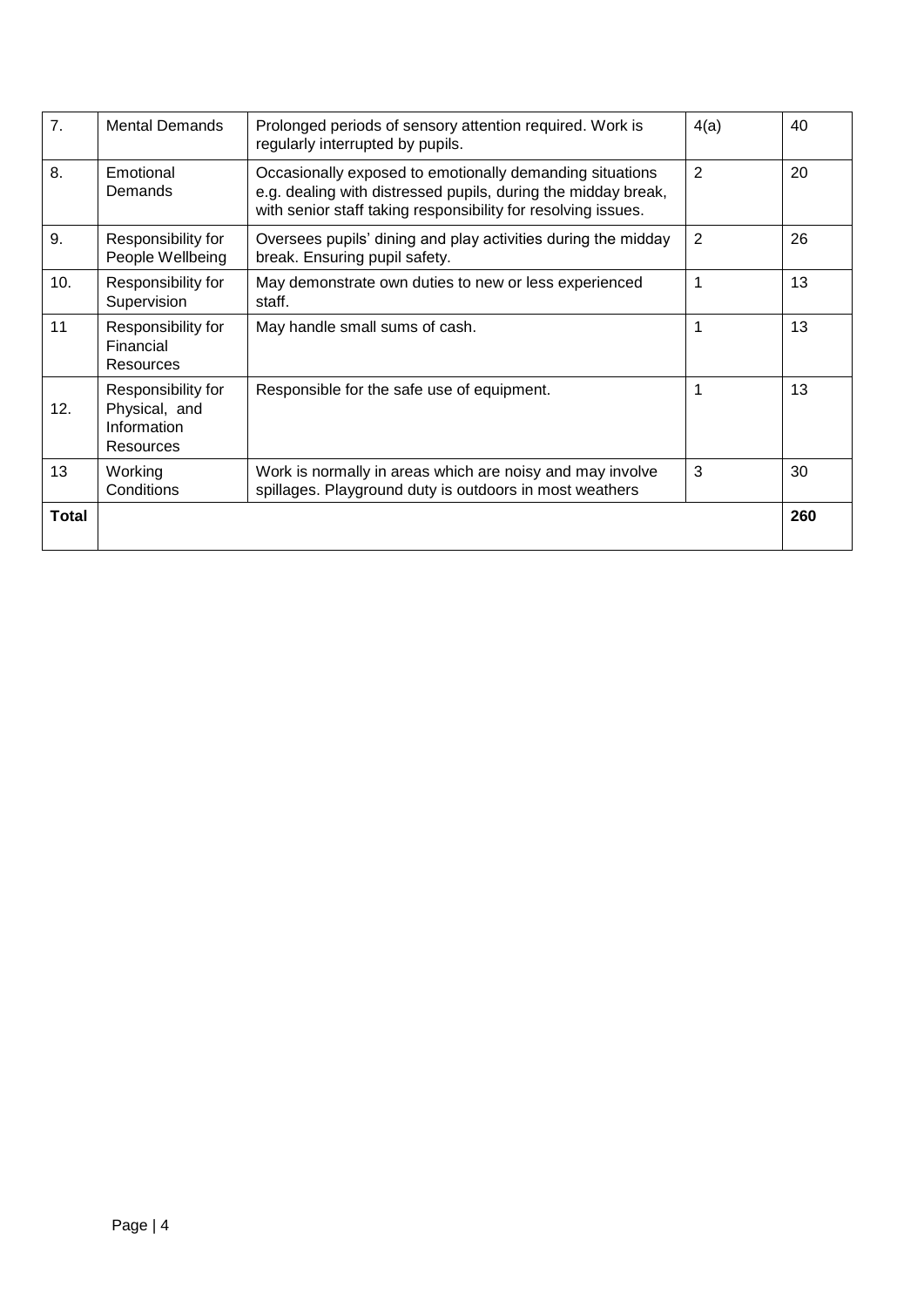**Midday Supervision 2**

## **Purpose of the role (job statement)**

To work as part of a team, supervising other staff and monitoring pupils' behaviour during the midday break.

## **Responsibilities <sup>2</sup>**

Key duties:

- 1. Allocate duties to midday assistants
- 2. Organise supervision of pupils during the midday break
- 3. Oversee the supervision of activities and maintain the health, safety, welfare, good conduct and safeguarding of pupils during the midday break
- 4. Report incidents in line with school policy
- 5. Liaise with colleagues on how to meet any individual pupil needs (e.g. SEN).

Individuals in this role may also undertake some or all of the following:

- 1. Select and order playground equipment
- 2. Operate tills and take money / vouchers as meal payment
- 3. Undertake playground supervision
- 4. Undertake similar work at other times such as before and after school
- 5. Ensure adequate first aid treatment is available during the midday break.
- 6. Encourage pupils to select and eat healthy balanced meals
- 7. Oversee and participate in dining arrangements this includes the cleaning up of spillages of food or liquid during meal service and wiping down of tables and clean dining areas between meals
- 8. Set up and run activities for pupils in playground areas

**Indicative knowledge, skills and experience** 

- Knowledge and skills requirements equivalent to those set out in the qualification Supporting the Wider Curriculum in schools, or equivalent experience
- Requires knowledge of school procedures for supervision of midday meals service and lunchtime activities.

|               | <b>NJC Job Evaluation Assessment</b>       |                                                                                                                                                                                                                                                          |                 |               |  |
|---------------|--------------------------------------------|----------------------------------------------------------------------------------------------------------------------------------------------------------------------------------------------------------------------------------------------------------|-----------------|---------------|--|
| <b>Factor</b> |                                            | <b>Relevant Job Information</b>                                                                                                                                                                                                                          | <b>JE Level</b> | <b>Points</b> |  |
| $\mathbf 1$ . | Knowledge                                  | Requires knowledge of school procedures for supervision of<br>midday meal service, midday assistants and playground<br>activities.                                                                                                                       | 2               | 40            |  |
| 2.            | <b>Mental Skills</b>                       | Decisions on allocation of the work of midday assistants to<br>ensure the adequate supervision of pupils during the midday<br>break.                                                                                                                     | 2               | 26            |  |
| 3.            | Interpersonal &<br>Communication<br>skills | Communicate with pupils during midday meals to ensure<br>safety, welfare and good conduct; liaise with other staff to<br>meet individual pupil needs and ensure adequate supervision<br>and exchange information about incidents and pupil<br>behaviour. | 3(b)            | 39            |  |

 $\overline{\phantom{a}}$  $2$  Duties relating to supporting pupils with health care needs are not included in this profile. The NJC recognises that many of these duties are carried out on a voluntary basis in different ways. Therefore, if this duty becomes a requirement of the job, as part of an agreement between employers and unions, it should be set out in the job description as an additional duty allowing it to be accounted for in the evaluation of the role (and therefore in remuneration as appropriate.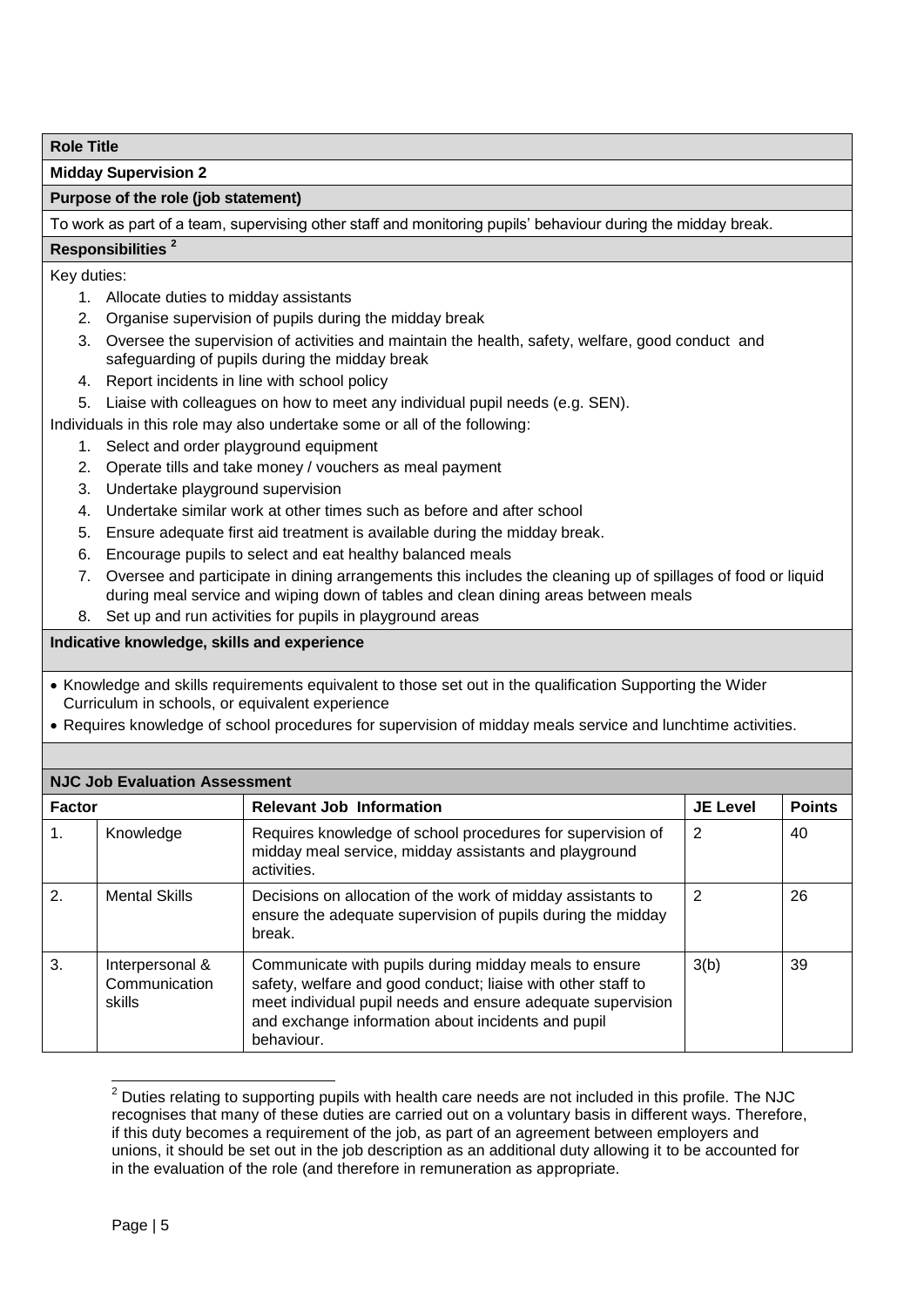| $\overline{4}$ . | <b>Physical Skills</b>                              | May require skills for using till, assembling activity equipment                                                                                                                | $\mathbf{1}$   | 13          |
|------------------|-----------------------------------------------------|---------------------------------------------------------------------------------------------------------------------------------------------------------------------------------|----------------|-------------|
| 5.               | Initiative &<br>Independence                        | Make decisions within instructions regarding the staffing<br>requirements during the midday break. Responds to<br>incidents. Refer complex problems in line with school policy. | $\overline{2}$ | 26          |
| 6.               | <b>Physical Demands</b>                             | Short periods of greater effort for carrying loads and cleaning.                                                                                                                | $\overline{2}$ | 20          |
| 7.               | <b>Mental Demands</b>                               | Prolonged period of sensory attention required. Work is<br>regularly interrupted by pupils & other midday staff                                                                 | 4(a)           | 40          |
| 8.               | Emotional<br>Demands                                | Occasionally exposed to emotionally demanding situations<br>e.g. dealing with distressed pupils, during the midday break.                                                       | $\overline{2}$ | 20          |
| 9.               | Responsibility for<br>People Wellbeing              | Oversee pupils' dining and play activities during the midday<br>break, ensuring pupil safety.                                                                                   | $\overline{2}$ | 26          |
| 10.              | Responsibility for<br>Supervision                   | Regular allocation of tasks and duties to midday staff.                                                                                                                         | $\overline{2}$ | 26          |
| 11.              | Responsibility for<br>Financial<br><b>Resources</b> | May handle small sums of cash                                                                                                                                                   | $\mathbf{1}$   | 13          |
| 12.              | Responsibility for<br>Physical and                  | Responsible for the safe use of inexpensive equipment                                                                                                                           | $\mathbf{1}$   | 13/26       |
|                  | Information<br><b>Resources</b>                     | Select and order playground equipment                                                                                                                                           | 2(g)           |             |
| 13.              | Working<br>Conditions                               | Work is normally in areas which are noisy and may involve<br>spillages. Playground duty is outdoors in most weather                                                             | 3              | 30          |
| <b>Total</b>     |                                                     |                                                                                                                                                                                 |                | 332-<br>345 |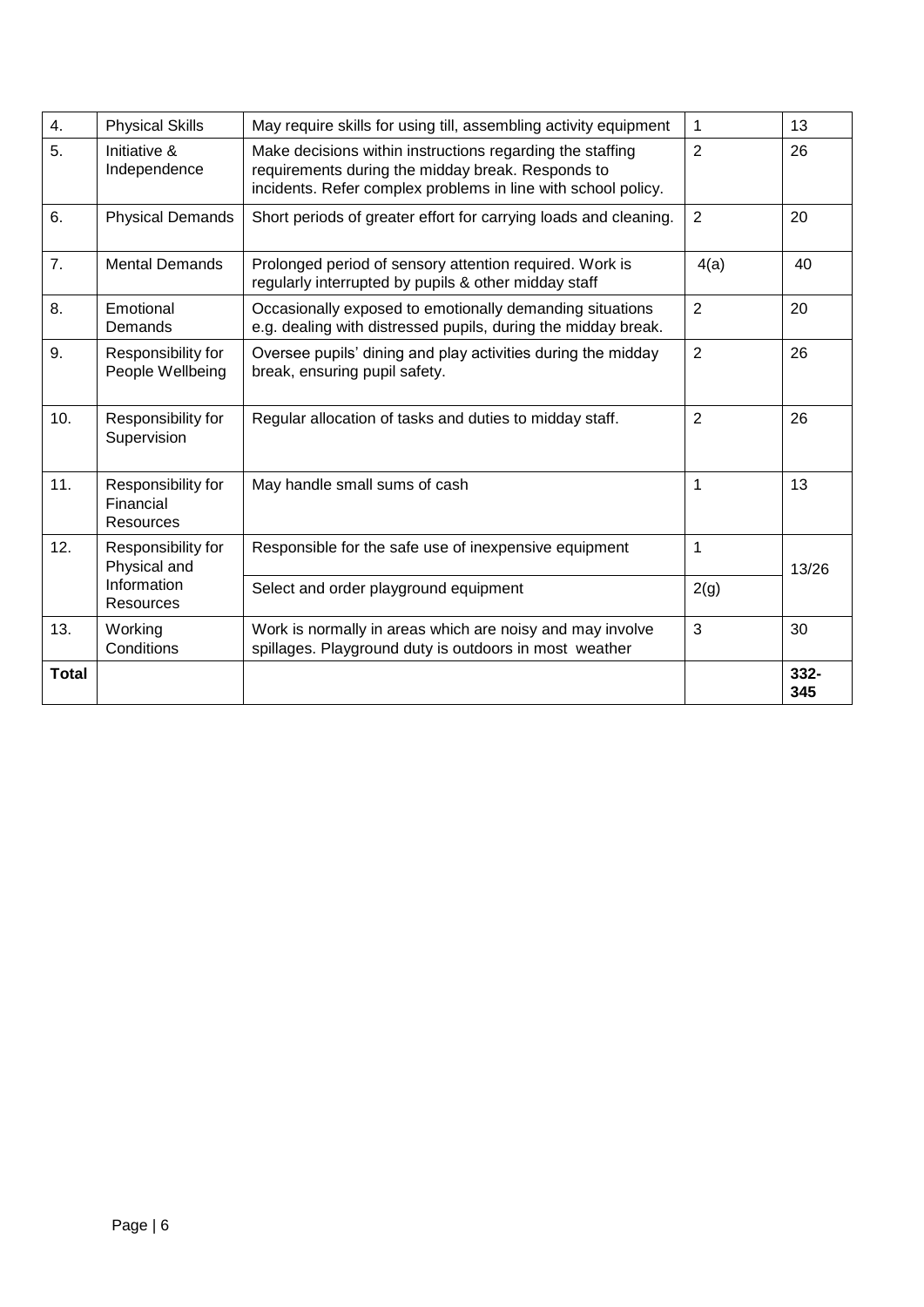**Midday Supervision 3**

## **Purpose of the role (job statement)**

To lead a team of midday staff, monitoring pupils behaviour during the midday break.

## **Responsibilities <sup>3</sup>**

Key duties:

- 1. Line manage all midday staff
- 2. Oversee and manage duty rotas for midday supervision
- 3. Ensure and oversee the supervision of pupils during the midday break and respond to challenging behaviour as reported by other midday staff
- 4. Encourage pupils to select and eat healthy balanced meals
- 5. Oversee dining room supervision, ensuring that spillages of food or liquid during meal service are cleaned up, tables are wiped down and dining areas are cleaned between meals
- 6. Plan and organise recreational and physical activities during the midday break
- 7. Report incidents in line with school policy
- 8. Liaise with colleagues on how to meet any individual pupil needs (e.g. SEN).

Individuals in this role may also undertake some or all of the following:

- 1. Ensure adequate first aid treatment is available during the midday break
- 2. Operate tills and take money / vouchers as meal payment
- 3. Undertake playground supervision
- 4. Manage a budget for provision of equipment and materials
- 5. Undertake similar work at other times, such as before and after school.

## **Indicative knowledge, skills and experience**

- Knowledge and skills requirements equivalent to those set out in the qualification Supporting the Wider Curriculum in Schools,
- Requires skills in working with children and young people and in supervising the work of others

|               | <b>NJC Job Evaluation Assessment</b>       |                                                                                                                                                                                         |                 |               |
|---------------|--------------------------------------------|-----------------------------------------------------------------------------------------------------------------------------------------------------------------------------------------|-----------------|---------------|
| <b>Factor</b> |                                            | <b>Relevant Job Information</b>                                                                                                                                                         | <b>JE Level</b> | <b>Points</b> |
| 1.            | Knowledge                                  | Requires knowledge of school procedures for supervision of<br>midday meal service and organisation of playground activities.<br>Knowledge for planning and managing the work of others. | 3               | 60            |
| 2.            | <b>Mental Skills</b>                       | Plans and manages rotas, creating/developing recreational<br>activities for break time.                                                                                                 | 3               | 39            |
| 3.            | Interpersonal &<br>Communication<br>skills | Effective communication skills to encourage healthy eating<br>and ensure safety, welfare and the management of good<br>conduct of pupils. Motivating Midday Supervisors                 | 3(b)            | 39            |
| -4.           | <b>Physical Skills</b>                     | May require skills for using till, assembling activity equipment                                                                                                                        |                 | 13            |

  $3$  Duties relating to supporting pupils with health care needs are not included in this profile. The NJC recognises that many of these duties are carried out on a voluntary basis in different ways. Therefore, if this duty becomes a requirement of the job, as part of an agreement between employers and unions, it should be set out in the job description as an additional duty allowing it to be accounted for in the evaluation of the role (and therefore in remuneration as appropriate.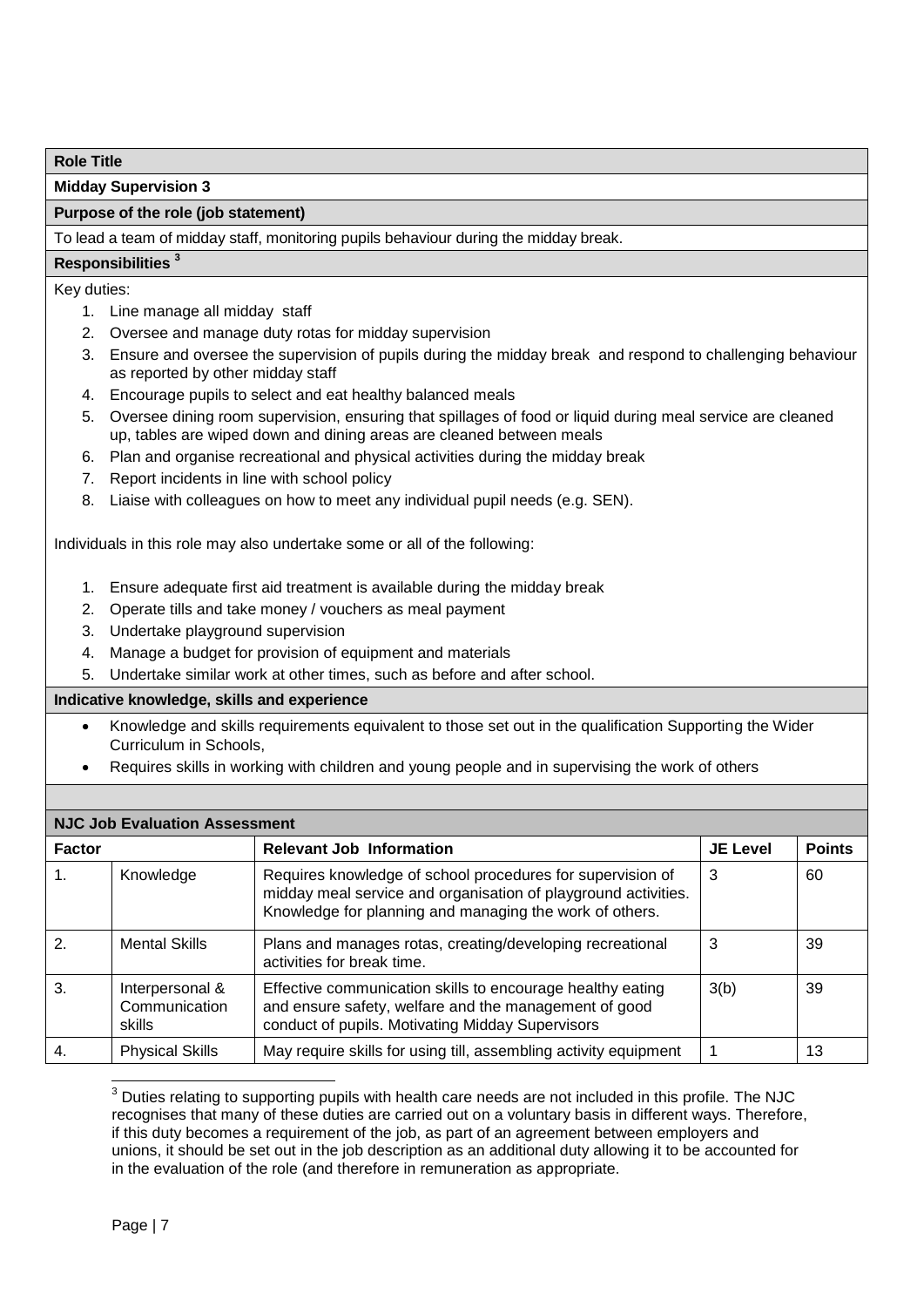| 5.           | Initiative &<br>Independence                                          | Makes decisions within recognised procedures on the<br>effective deployment of midday supervisory staff and the<br>management of incidents. | 3              | 39          |
|--------------|-----------------------------------------------------------------------|---------------------------------------------------------------------------------------------------------------------------------------------|----------------|-------------|
| 6.           | <b>Physical Demands</b>                                               | Short periods of effort for carrying loads and cleaning.                                                                                    | $\overline{2}$ | 20          |
| 7.           | <b>Mental Demands</b>                                                 | Prolonged periods of sensory attention required. Work is<br>regularly interrupted by pupils and other midday staff                          | 4(a)           | 40          |
| 8.           | Emotional<br>Demands                                                  | Occasionally exposed to emotionally demanding situations<br>e.g. dealing with distressed pupils, during the midday break.                   | $\overline{2}$ | 20          |
| 9.           | Responsibility for<br>People Wellbeing                                | Oversee pupils' dining and play activities during the midday<br>break, ensuring pupils safety.                                              | $\overline{2}$ | 26          |
| 10.          | Responsibility for<br>Supervision                                     | Responsible for management of team of midday staff.                                                                                         | 3              | 39          |
| 11           | Responsibility for                                                    | May handle small sums of cash                                                                                                               | 1              |             |
|              | Financial<br>Resources                                                | May manage a small budget for provision of equipment and<br>materials                                                                       | 2(c)           | 13/26       |
| 12.          | Responsibility for<br>Physical and<br>Information<br><b>Resources</b> | Responsible for the selection, ordering and storing of<br>equipment.                                                                        | 2(g)           | 26          |
| 13.          | <b>Working Conditions</b>                                             | Work is normally in areas which are noisy and may involve<br>spillages. Playground duties are in most weathers.                             | 3              | 30          |
| <b>Total</b> |                                                                       |                                                                                                                                             |                | 404-<br>417 |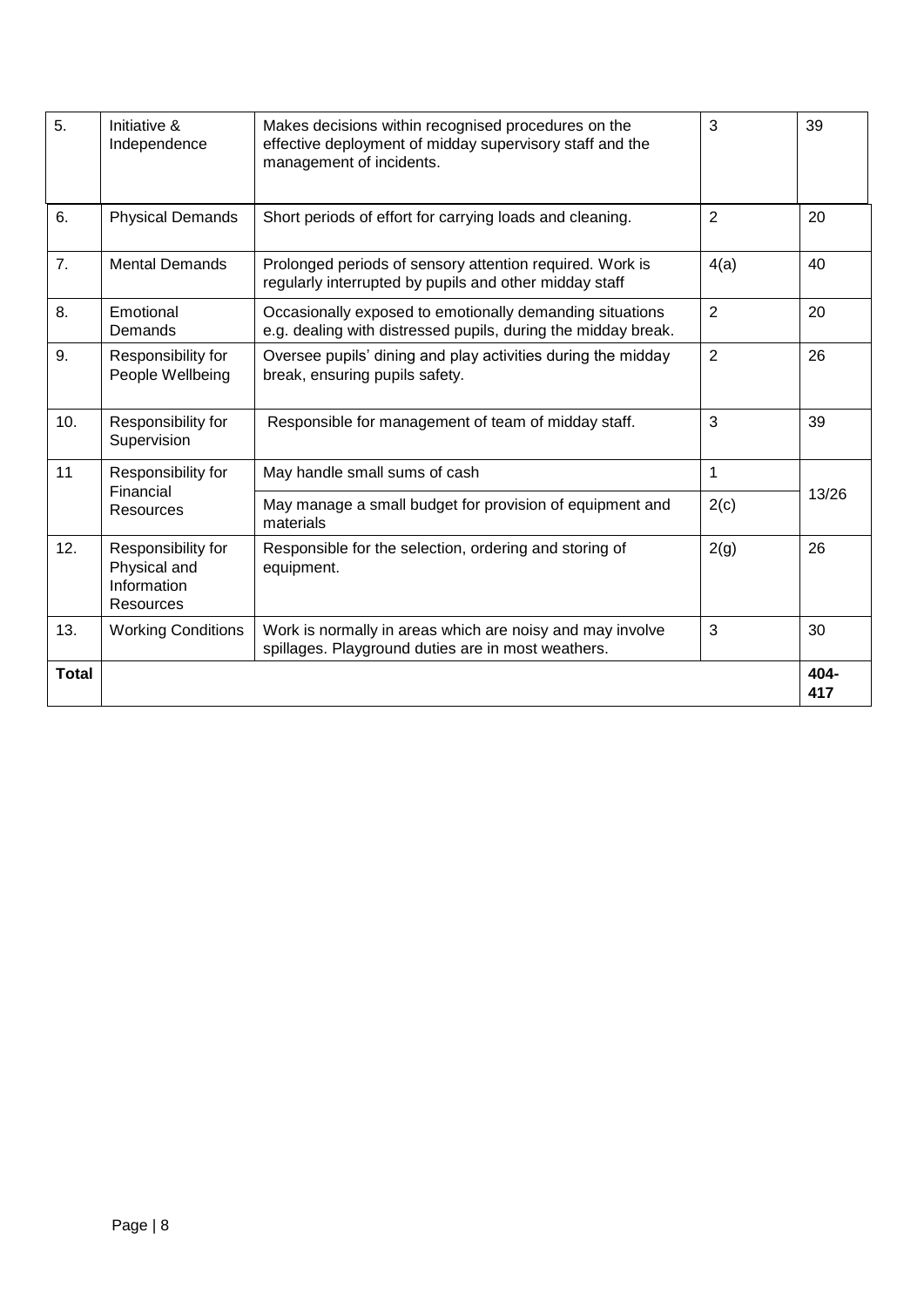## **Learning Mentor 1**

## **Purpose of the role (job statement)**

To mentor one or a small group of pupils who require additional support to overcome barriers to learning, under the guidance of teachers / senior staff.

## **Responsibilities <sup>4</sup>**

Key duties:

- 1. Liaise with teaching staff to provide particular support to targeted pupils to raise achievement and attendance and help them to overcome barriers to learning
- 2. Provide input to the identification of needs, assessing those pupils needing extra support and the development of individual action plans for targeted pupils
- 3. Work in a one-to-one relationship with targeted pupils to implement an action plan
- 4. Assist in maintaining contact with pupils' families/carers to inform them of progress and issues
- 5. Provide extra support to pupils through knowledge of a range of activities and opportunities available to them
- 6. Support pupil access to out of school facilities and study support
- 7. Collate information and maintain records of pupil achievement and attendance.
- 8. Maintain confidentiality in relation pupils' personal circumstances.

Individuals in this role may also undertake some or all of the following:

- 1. Participate in home visits to support pupils and discuss issues and progress
- 2. Take part in the provision of out of school activities
- 3. Support the transition of pupils between phases.

## **Indicative knowledge, skills and experience**

 Working towards national occupational standards (NOS) for learning, development and support services and knowledge / skills equivalent to current national qualifications in learning, development and support services for children, young people and those who care for them at level 3.

|                  | <b>NJC Job Evaluation Assessment</b> |                                                                                                                                                                                                                        |                 |              |  |
|------------------|--------------------------------------|------------------------------------------------------------------------------------------------------------------------------------------------------------------------------------------------------------------------|-----------------|--------------|--|
| <b>Factor</b>    |                                      | <b>Relevant Job Information</b>                                                                                                                                                                                        | <b>JE Level</b> | <b>Score</b> |  |
| 1.               | Knowledge                            | Requires knowledge of procedures for a range of tasks<br>supporting individual pupils needing additional assistance to<br>overcome barriers to learning, acquired through formal training<br>or equivalent experience. | 3               | 60           |  |
| $\overline{2}$ . | <b>Mental Skills</b>                 | Contributes to assessment of needs and to the development<br>of action plans for pupils identified as requiring mentoring<br>support; identifies suitable activities, opportunities.                                   | 3               | 39           |  |

 $\overline{\phantom{a}}$  $<sup>4</sup>$  Duties relating to supporting pupils with health care needs are not included in this profile. The NJC</sup> recognises that many of these duties are carried out on a voluntary basis in different ways. Therefore, if this duty becomes a requirement of the job, as part of an agreement between employers and unions, it should be set out in the job description as an additional duty allowing it to be accounted for in the evaluation of the role (and therefore in remuneration as appropriate.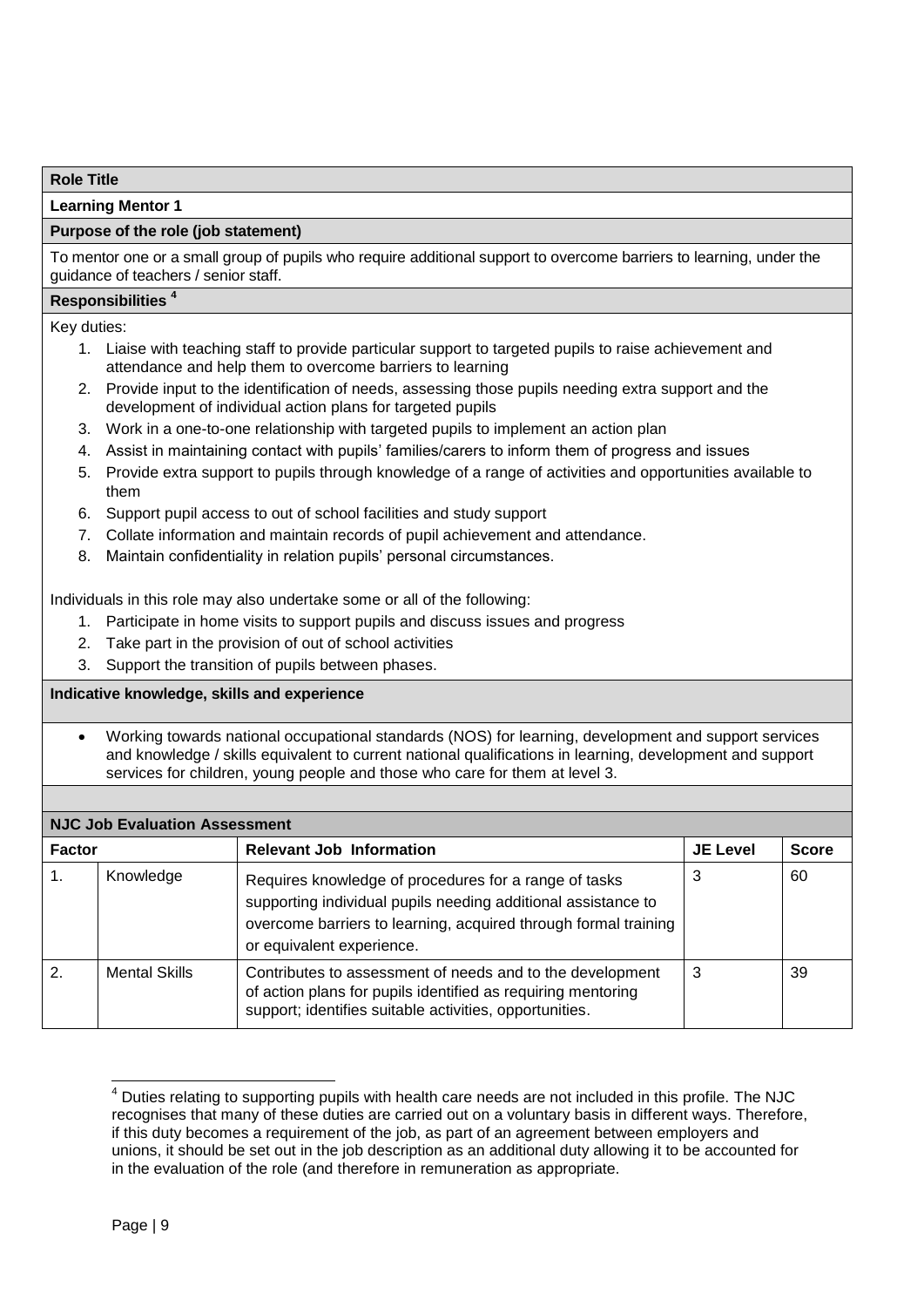| 3.           | Interpersonal &<br>Communication<br>skills                     | Develops relationships with pupils to provide advice and<br>guidance on learning and development, liaises with parents /<br>carers and external agencies.                                                                                                  | $3(a)$ and<br>(d) | 39  |
|--------------|----------------------------------------------------------------|------------------------------------------------------------------------------------------------------------------------------------------------------------------------------------------------------------------------------------------------------------|-------------------|-----|
| 4.           | <b>Physical Skills</b>                                         | Keyboard skills for maintaining computerised records                                                                                                                                                                                                       | $\overline{2}$    | 26  |
| 5.           | Initiative &<br>Independence                                   | Contributes to decisions with a direct impact on individual<br>pupils and their families/carers. Operates within set guidelines,<br>responds independently to unexpected circumstances.                                                                    | 3                 | 39  |
| 6.           | Physical<br>Demands                                            | Requires normal physical effort, with a mixture of sitting,<br>walking and carrying minor loads.                                                                                                                                                           | $\mathbf{1}$      | 10  |
| 7.           | <b>Mental Demands</b>                                          | Lengthy periods of concentrated sensory and enhanced<br>mental attention for work with allocated pupils.                                                                                                                                                   | $3(a)$ and<br>(b) | 30  |
| 8.           | Emotional<br>Demands                                           | Regularly exposed to emotionally demanding situations, due<br>to dealing with complex and sensitive needs of individual<br>pupils and their families/carers.                                                                                               | $3(a)$ and<br>(b) | 30  |
| 9.           | Responsibility for<br>People Wellbeing                         | Under the instructions of a teacher or other professional,<br>responsible for mentoring individual or small groups of pupils.<br>Develops one-to-one relationships with pupils with particular<br>learning needs and assesses needs on a day to day basis. | 3(a)              | 39  |
| 10.          | Responsibility for<br>Supervision                              | May demonstrate own duties to new or less experienced staff.                                                                                                                                                                                               | $\mathbf{1}$      | 13  |
| 11           | Responsibility for<br>Financial<br>Resources                   | May handle small amounts of cash for activities.                                                                                                                                                                                                           | $\mathbf{1}$      | 13  |
| 12.          | Responsibility for<br>Physical and<br>Information<br>Resources | Maintains and updates individual learning records, which may<br>involve sensitive and confidential information.                                                                                                                                            | 2(a)              | 26  |
| 13.          | Working<br>Conditions                                          | Work is in a classroom or office environment, but may<br>sometimes involve home visits.                                                                                                                                                                    | $\overline{2}$    | 20  |
| <b>Total</b> |                                                                |                                                                                                                                                                                                                                                            |                   | 384 |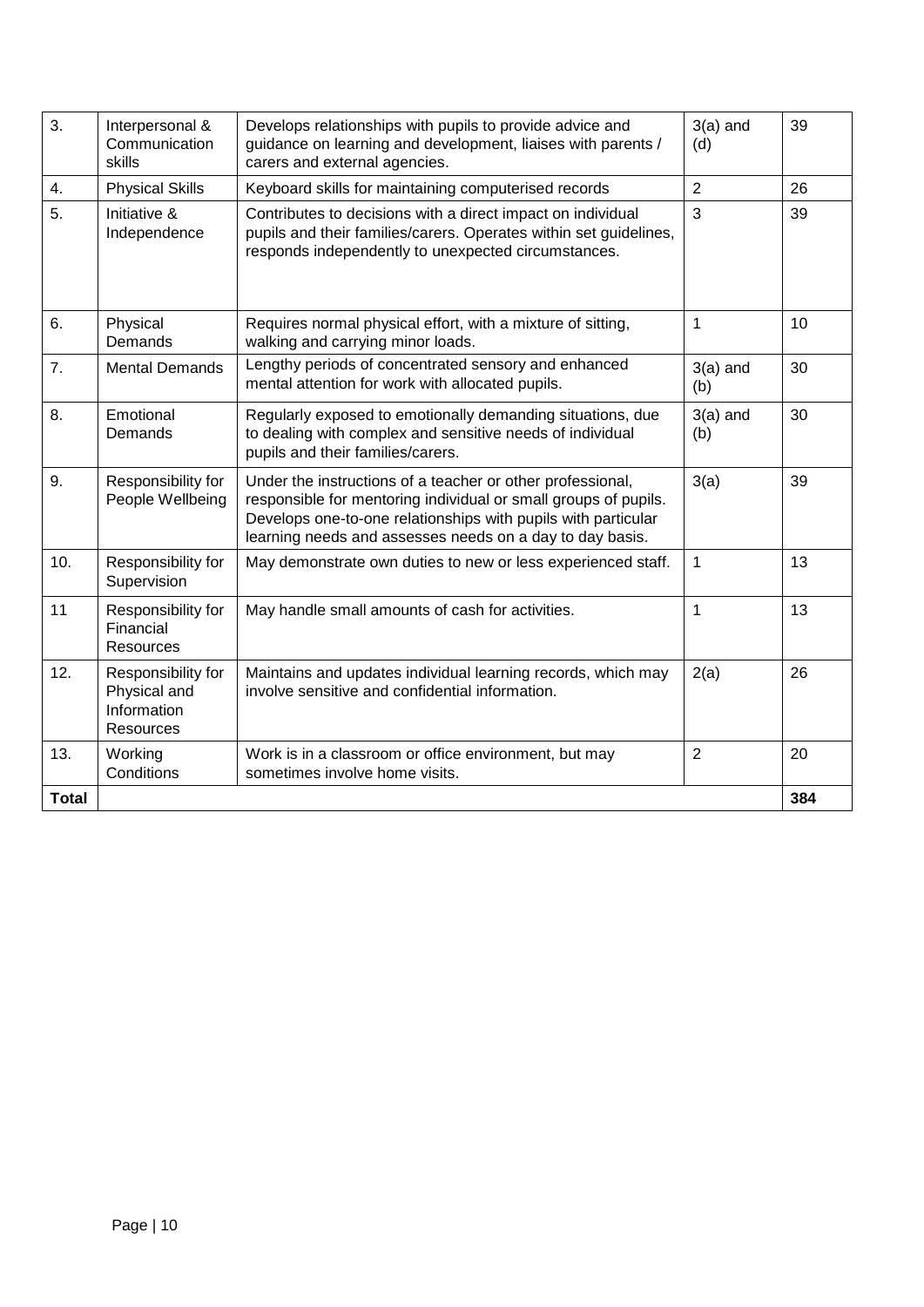**Learning Mentor 2**

## **Purpose of the role (job statement)**

To mentor one or a small group of pupils who require additional support to overcome barriers to learning.

## **Responsibilities <sup>5</sup>**

Key duties:

- 1. Liaise with teaching staff to assess and provide particular support to targeted pupils to raise achievement and enable them to overcome barriers to learning
- 2. Identify the needs and assess those pupils requiring extra support and support the development of individual action plans for targeted pupils
- 3. Work in a one-to-one relationship with targeted pupils to implement an action plan
- 4. Work with parents / carers to help address poor performance/attendance/behaviour
- 5. Undertake home visits to keep parents/carers informed and secure positive family support
- 6. Monitor the implementation of plans and report on progress achieved, support the re-integration of pupils excluded from school or following an alternative timetable
- 7. Provide extra support to pupils through knowledge of a range of activities and opportunities available to them
- 8. Support the development of partnerships with external agencies/organisations to set up resources/initiatives to help address barriers to learning
- 9. Maintain accurate pupil records and prepare written reports and evaluations.
- 10. Maintain confidentiality in relation to pupils' personal circumstance.

Individuals in this role may also undertake some or all of the following:

- 1. Supervise other learning mentor staff
- 2. Develop a range of study support activities, such as homework clubs
- 3. Support the transition of pupils moving between schools e.g. primary to secondary
- 4. Supervise pupils excluded from class or those following alternative timetables
- 5. Contribute to the development of activities to encourage family involvement in the school.

**Indicative knowledge, skills and experience** 

 Working at national occupational standards (NOS) for learning, development and support services and knowledge / skills equivalent to current national qualifications in learning, development and support services for children, young people and those who care for them at level 4.

|               | <b>NJC Job Evaluation Assessment</b> |                                                                                                                                                                                                                                                                            |                 |              |  |
|---------------|--------------------------------------|----------------------------------------------------------------------------------------------------------------------------------------------------------------------------------------------------------------------------------------------------------------------------|-----------------|--------------|--|
| <b>Factor</b> |                                      | <b>Relevant Job Information</b>                                                                                                                                                                                                                                            | <b>JE Level</b> | <b>Score</b> |  |
|               | Knowledge                            | Requires specialist knowledge of a range of procedures for<br>assessing needs, developing action plans and supporting<br>individual pupils needing additional assistance to overcome<br>barriers to learning, acquired through formal training or<br>equivalent experience | 4               | 80           |  |

1  $5$  Duties relating to supporting pupils with health care needs are not included in this profile. The NJC recognises that many of these duties are carried out on a voluntary basis in different ways. Therefore, if this duty becomes a requirement of the job, as part of an agreement between employers and unions, it should be set out in the job description as an additional duty allowing it to be accounted for in the evaluation of the role (and therefore in remuneration as appropriate.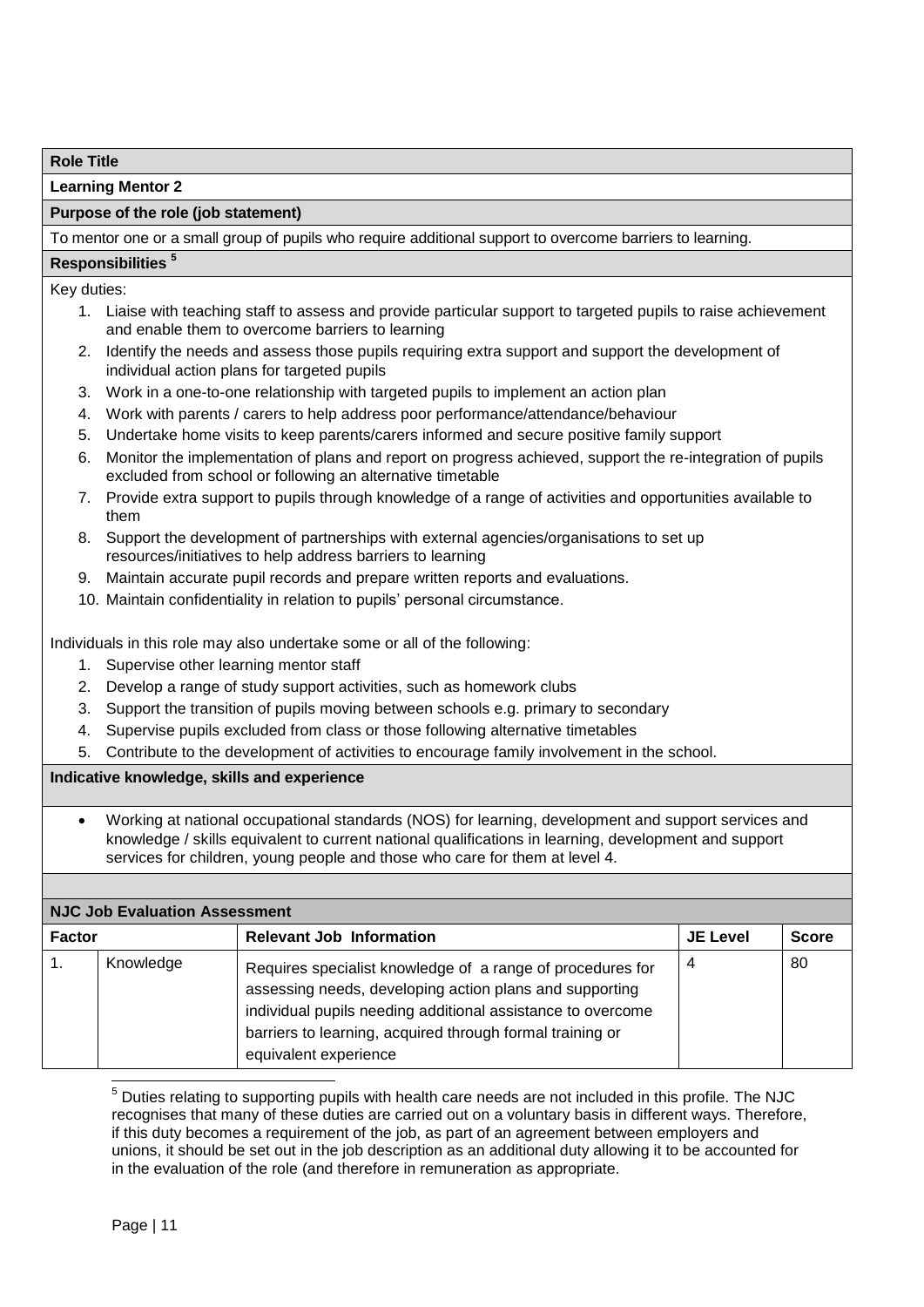| 2.           | <b>Mental Skills</b>                                           | Identifies needs of targeted pupils, develops action plan;<br>monitors and assesses, analyses progress made and may<br>need to change approach as a result. This involves the<br>interpretation of complex problems with a variety of possible<br>solutions.                                     | 4                | 52          |
|--------------|----------------------------------------------------------------|--------------------------------------------------------------------------------------------------------------------------------------------------------------------------------------------------------------------------------------------------------------------------------------------------|------------------|-------------|
| 3.           | Interpersonal &<br>Communication<br>skills                     | Develops relationships with pupils, parents / carers (including<br>home visits) and school staff. Requires empathy in dealing<br>with sensitive and complex needs of pupils, parents / carers.<br>Needs skills to motivate pupils and their parents / carers.<br>Liaises with external agencies. | $4(a)$ and $(c)$ | 52          |
| 4.           | <b>Physical Skills</b>                                         | Keyboard skills for computerised report writing                                                                                                                                                                                                                                                  | $\overline{2}$   | 26          |
| 5.           | Initiative &<br>Independence                                   | Makes decisions with a direct impact on individual pupils and<br>their families/carers. Operates within set guidelines, responds<br>to unexpected circumstances.                                                                                                                                 | 3                | 39          |
| 6.           | Physical<br>Demands                                            | Requires normal physical effort, with a mixture of sitting,<br>walking and carrying minor loads.                                                                                                                                                                                                 | $\mathbf{1}$     | 10          |
| 7.           | <b>Mental Demands</b>                                          | Lengthy periods of concentrated sensory attention for work<br>with allocated pupils.                                                                                                                                                                                                             | 3(a)             | 30          |
| 8.           | Emotional<br>Demands                                           | Regularly exposed to emotionally demanding situations, due<br>to dealing with complex and sensitive needs of individual<br>pupils and their families/carers.                                                                                                                                     | $3(a)$ and $(b)$ | 30          |
| 9.           | Responsibility for<br>People Wellbeing                         | Responsible for mentoring individual or small groups of<br>pupils, including assessment of complex needs. Develops<br>one-to-one relationships with pupils.                                                                                                                                      | 4(a)             | 52          |
| 10.          | Responsibility for<br>Supervision                              | May demonstrate own duties to new or less experienced staff                                                                                                                                                                                                                                      | 1                | 13/26       |
|              |                                                                | Some day-to-day allocation of work to other learning mentors,<br>requiring occasional supervisory responsibility.                                                                                                                                                                                | $\overline{2}$   |             |
| 11.          | Responsibility for<br>Financial<br>Resources                   | May handle small amounts of cash for activities                                                                                                                                                                                                                                                  | 1                | 13          |
| 12.          | Responsibility for<br>Physical and<br>Information<br>Resources | Maintains and updates individual learning records, which may<br>involve sensitive and confidential information.                                                                                                                                                                                  | 2(a)             | 26          |
| 13.          | Working<br>Conditions                                          | Work is normally in a classroom or office environment and<br>involves some home visits.                                                                                                                                                                                                          | $\overline{2}$   | 20          |
| <b>Total</b> |                                                                |                                                                                                                                                                                                                                                                                                  |                  | 443-<br>456 |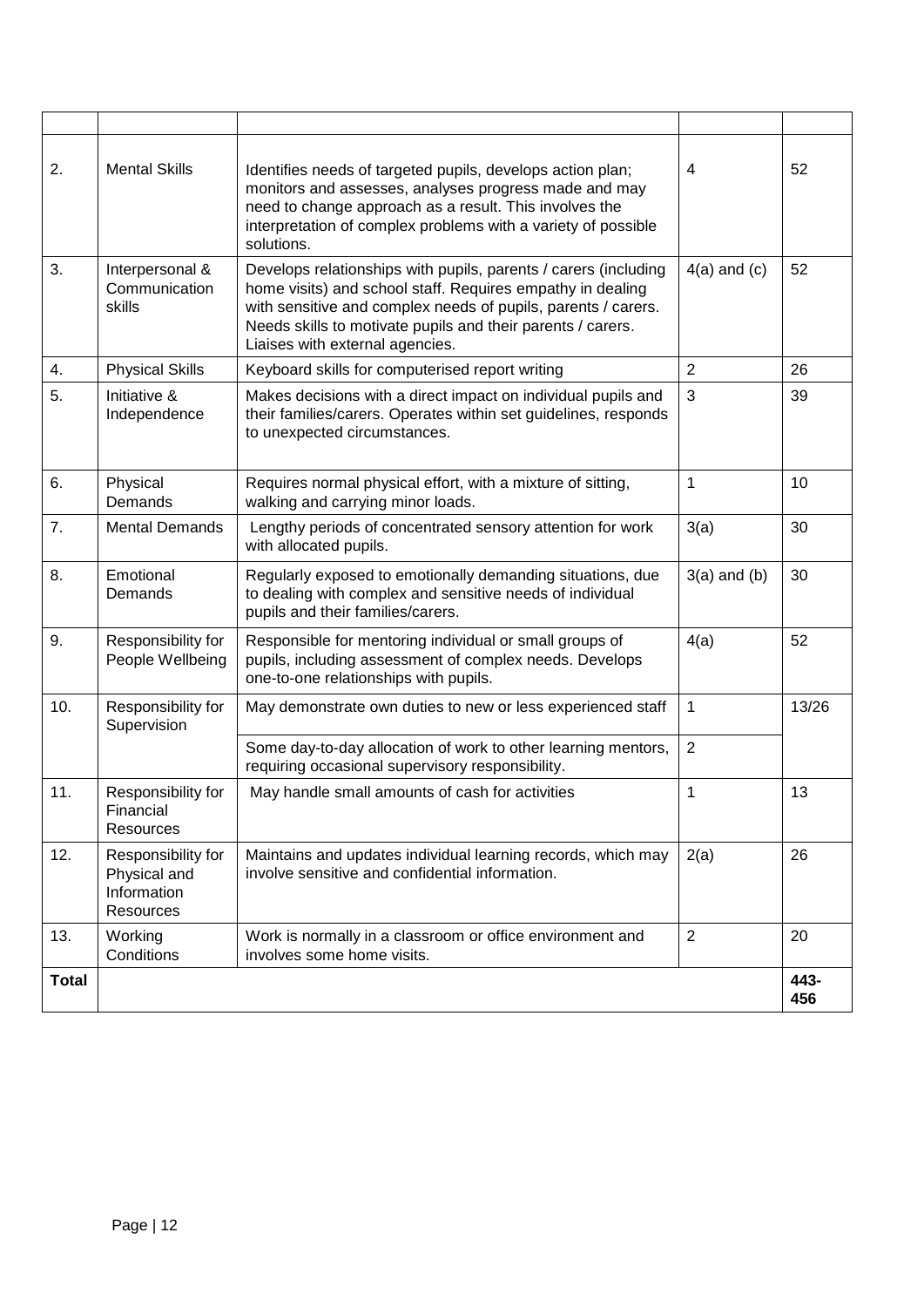**Learning Mentor 3**

## **Purpose of the role (job statement)**

To supervise and coordinate a team of mentors to address the needs of pupils who require additional support to overcome barriers to learning.

#### **Responsibilities <sup>6</sup>**

Key duties:

- 1. Liaise with teaching staff to assess and provide particular support to targeted pupils to raise achievement and enable them to overcome barriers to learning
- 2. Be accountable for identification in one or a cluster of schools of the needs and assess those pupils requiring extra support and develop individual action plans for targeted pupils and work with an allocation of pupils
- 3. Line manage other learning mentors within the school, including staff training and development
- 4. Work with parents / carers to help address poor performance/attendance/behaviour
- 5. Undertake home visits to keep parents/carers informed and secure positive family support
- 6. Monitor the implementation of plans and report on progress achieved, support the re-integration of pupils excluded from school or following an alternative timetable
- 7. Provide extra support to pupils through knowledge of a range of activities and opportunities available to them
- 8. Contribute to improving the learning mentor service and school plans
- 9. Develop and maintain partnerships with external agencies/organisations to set up resources/initiatives to help address barriers to learning.
- 10. Maintain confidentiality in relation to pupils' personal circumstances.

Individuals in this role may also undertake some or all of the following:

- 1. Manage study support activities, such as homework clubs
- 2. Support the transition of pupils moving between schools e.g. from primary to secondary
- 3. Contribute to the development of activities to encourage family involvement in the school
- 4. Manage the budget for the mentoring service.
- 5. Plan delivery of learning mentor service for the academic year.

**Indicative knowledge, skills and experience** 

 Working at or towards national occupational standards (NOS) for learning, development and support services and knowledge / skills equivalent to level 4.

| <b>NJC Job Evaluation Assessment</b> |           |                                                                                                                                                                                                                                                       |          |              |
|--------------------------------------|-----------|-------------------------------------------------------------------------------------------------------------------------------------------------------------------------------------------------------------------------------------------------------|----------|--------------|
| Factor                               |           | <b>Relevant Job Information</b>                                                                                                                                                                                                                       | JE Level | <b>Score</b> |
|                                      | Knowledge | Requires practical and procedural knowledge for assessing<br>needs, developing action plans and supporting individual<br>pupils needing additional assistance to overcome barriers to<br>learning plus managerial experience in a related environment | 4        | 80           |

 $\overline{\phantom{a}}$  $6$  Duties relating to supporting pupils with health care needs are not included in this profile. The NJC recognises that many of these duties are carried out on a voluntary basis in different ways. Therefore, if this duty becomes a requirement of the job, as part of an agreement between employers and unions, it should be set out in the job description as an additional duty allowing it to be accounted for in the evaluation of the role (and therefore in remuneration as appropriate.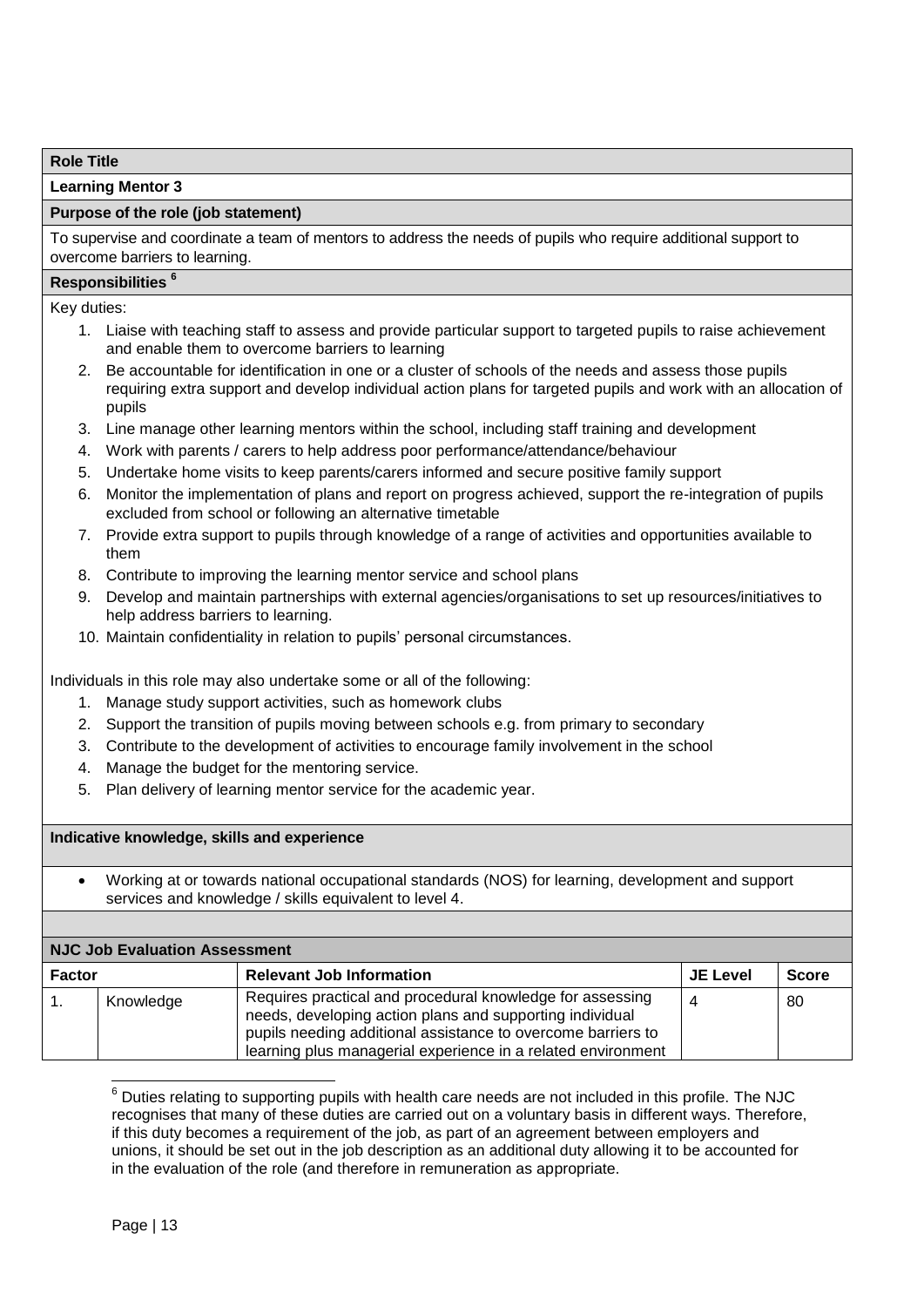|              |                                                                | and skills and knowledge equivalent to national qualifications<br>level 4, acquired either through formal off the job training<br>supplemented by induction or extended experience and/or<br>training in relevant area                                                                                                                                               |                         |              |
|--------------|----------------------------------------------------------------|----------------------------------------------------------------------------------------------------------------------------------------------------------------------------------------------------------------------------------------------------------------------------------------------------------------------------------------------------------------------|-------------------------|--------------|
| 2.           | <b>Mental Skills</b>                                           | Indentifies needs of targeted pupils, develops action plan;<br>monitors and assesses, analyses progress made and may<br>need to change approach as a result. This involves the<br>interpretation of complex problems with a variety of possible<br>solutions.                                                                                                        | 4                       | 52           |
| 3.           | Interpersonal &<br>Communication<br>skills                     | Develops relationships with pupils, families / carers (including<br>home visits) and school staff. Requires empathy in dealing<br>with sensitive and complex needs of pupils and their families /<br>carers. Needs to motivate pupils, families / carers, other<br>learning mentors. Liaises with external agencies to identify<br>and secure appropriate resources. | $4(a)(b)$ and<br>(c)    | 52           |
| 4.           | <b>Physical Skills</b>                                         | Keyboard skills for computerised report writing                                                                                                                                                                                                                                                                                                                      | $\overline{2}$          | 26           |
| 5.           | Initiative &<br>Independence                                   | Manage the learning mentor service, choice of resources and<br>nature of support, which has an impact on pupils and their<br>families / carers. Decisions have a significant direct impact on<br>service provision.                                                                                                                                                  | 4                       | 52           |
| 6.           | Physical<br>Demands                                            | Requires normal physical effort, with a mixture of sitting,<br>walking and carrying minor loads.                                                                                                                                                                                                                                                                     | 1                       | 10           |
| 7.           | <b>Mental Demands</b>                                          | Lengthy periods of concentrated sensory attention for work<br>with allocated pupils                                                                                                                                                                                                                                                                                  | $3(a)$ (b)              | 30           |
| 8.           | Emotional<br>Demands                                           | Regularly exposed to emotionally demanding situations, due<br>to dealing with complex and sensitive needs of individual<br>pupils, their families/carers and other Learning Mentors.                                                                                                                                                                                 | $3(a)$ and<br>(b)       | 30           |
| 9.           | Responsibility for<br>People Wellbeing                         | Responsible for learning mentor programmes for individual or<br>small groups of pupils, which includes assessment,<br>interaction and supervision of them. Develops one-to-one<br>relationships with pupils with particular learning needs. Makes<br>recommendation for service improvements.                                                                        | 4(a)                    | 52           |
| 10.          | Responsibility for                                             | Responsibility for supervision of a team of learning mentors                                                                                                                                                                                                                                                                                                         | 3                       |              |
|              | Supervision                                                    | Responsible for management of team across cluster of<br>schools.                                                                                                                                                                                                                                                                                                     | $\overline{\mathbf{4}}$ | 39/52        |
| 11.          | Responsibility for                                             | Handles small amounts of cash for activities                                                                                                                                                                                                                                                                                                                         | 1                       |              |
|              | Financial<br>resources                                         | Manages budget for mentoring service                                                                                                                                                                                                                                                                                                                                 | 2(c)                    | 13/26        |
| 12.          | Responsibility for<br>Physical and<br>Information<br>Resources | Maintains and updates individual learning records, which may<br>involve sensitive and confidential information.                                                                                                                                                                                                                                                      | 2(a)                    | 26           |
| 13.          | Working<br>conditions                                          | Works normally in a classroom or office environment and<br>undertakes some home visits.                                                                                                                                                                                                                                                                              | $\overline{2}$          | 20           |
| <b>Total</b> |                                                                |                                                                                                                                                                                                                                                                                                                                                                      |                         | 482 -<br>508 |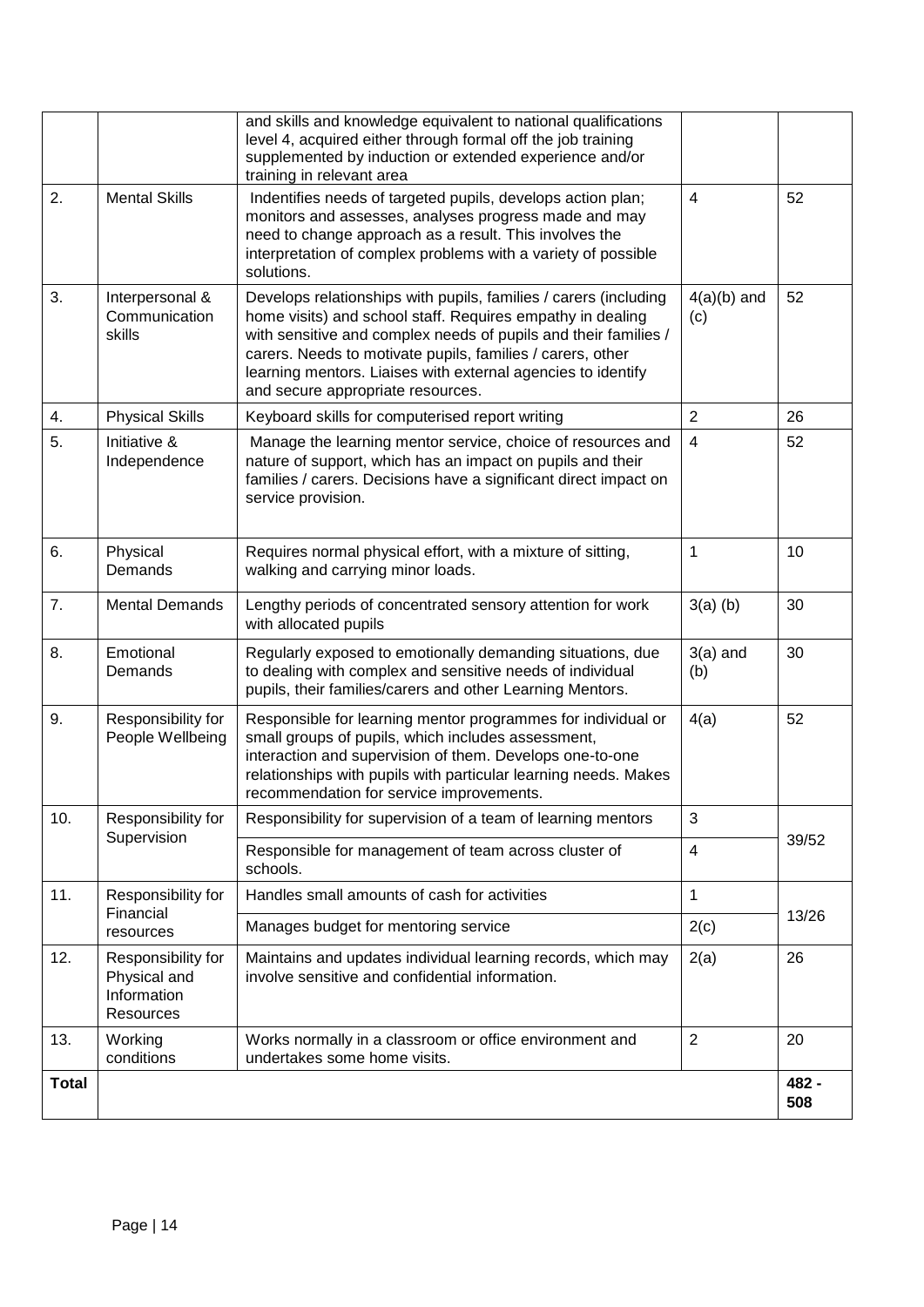#### **Pupil Wellbeing Management**

#### **Purpose of the role (job statement)**

To support pupil wellbeing within the school, addressing the mental and physical needs of pupils to overcome barriers to learning.

## **Responsibilities**

Key duties:

- 1. Provide support and advice to pupils to promote their social care and personal development
- 2. Assist in resolving relationship issues between pupils
- 3. Maintain links with families / carers of pupils in need of additional support.
- 4. Oversee support packages for pupils to reintegrate them into school following periods of exclusion / absence
- 5. Organise the supervision of pupils excluded from or not otherwise working to a normal timetable
- 6. Facilitate the sharing of information between the school and external agencies and act as the point of contact for specialist support services
- 7. Be responsible for the development and monitoring of individual action plans
- 8. Line manage other pupil support staff
- 9. Support the delivery of PSHE lessons

Individuals in this role may also:

1. Manage finances within a budget and arrange funding for activities and events.

#### **Indicative knowledge, skills and experience**

- At national occupational standards (NOS) for supporting teaching and learning Level 3 including relevant optional units and knowledge / skills equivalent to current national qualifications Level 3 based on the standards.
- Additional specialist knowledge gained from extensive experience in working with pupils in pastoral care and support.

|                | <b>Job Evaluation Assessment</b>                  |                                                                                                                                                                                                            |                 |              |
|----------------|---------------------------------------------------|------------------------------------------------------------------------------------------------------------------------------------------------------------------------------------------------------------|-----------------|--------------|
| <b>Factor</b>  |                                                   | <b>Relevant Job Information</b>                                                                                                                                                                            | <b>JE Level</b> | <b>Score</b> |
| $\mathbf{1}$ . | Knowledge                                         | Experience in providing pastoral support equivalent to<br>national qualifications in supporting teaching and learning at<br>level 3 plus extensive experience in the field.                                | $\overline{4}$  | 80           |
| 2.             | <b>Mental Skills</b>                              | Resolves issues relating to individual pupils, implements<br>well being policies. Analyses information relating to the well-<br>being needs of individual or groups of pupils and develop<br>action plans. | 4               | 52           |
| 3.             | Interpersonal &<br>Communication<br><b>Skills</b> | Skills required to communicate with parents / carers and<br>external agencies and to provide pastoral support and<br>advice to pupils. Empathy and sensitivity are required.                               | $\overline{4}$  | 52           |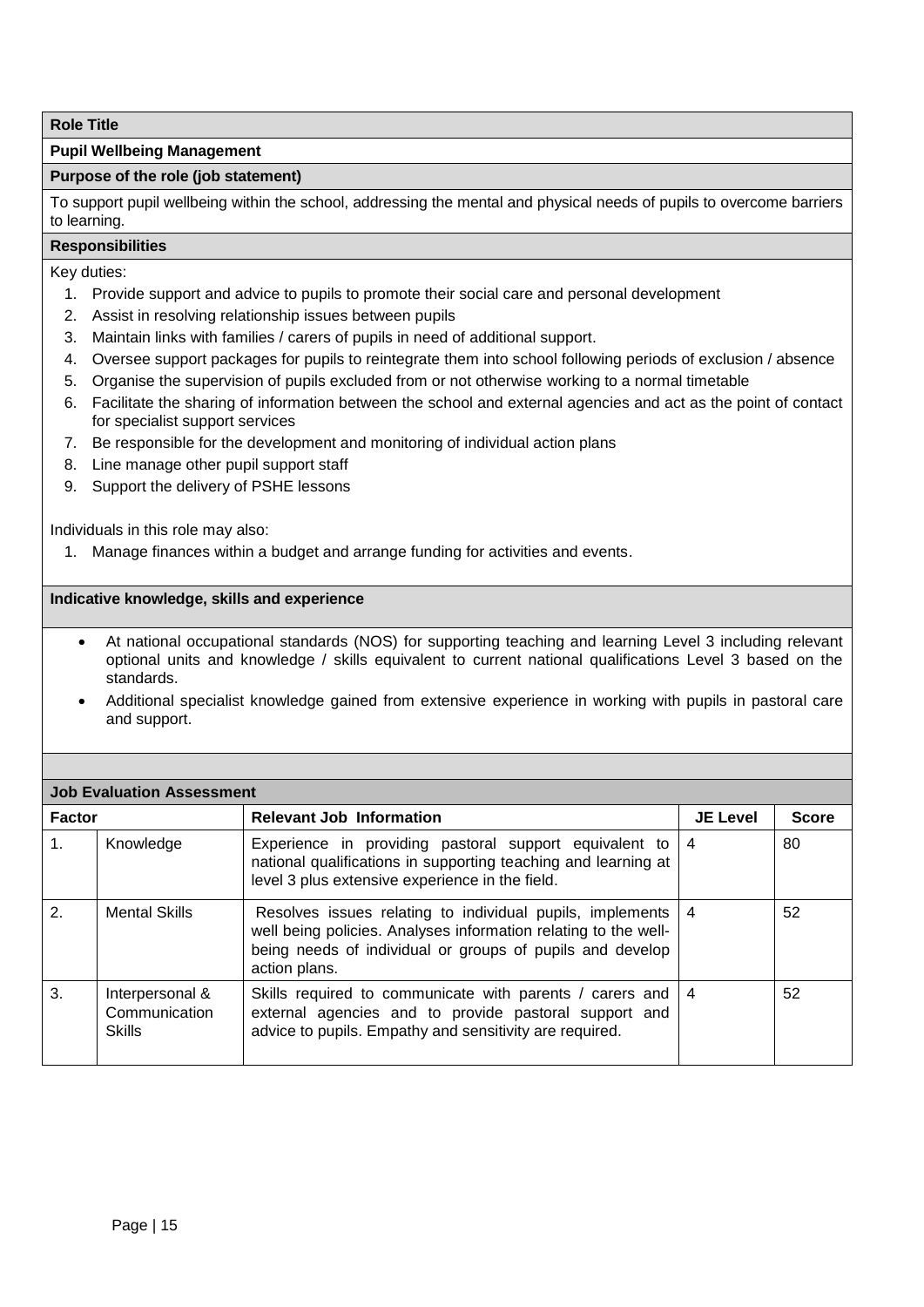| 4.           | <b>Physical Skills</b>                                         | Maintains records of activity/interaction - keyboard use                                                                                                                                                                                 | $\overline{2}$ | 26      |
|--------------|----------------------------------------------------------------|------------------------------------------------------------------------------------------------------------------------------------------------------------------------------------------------------------------------------------------|----------------|---------|
| 5.           | Initiative &<br>Independence                                   | Decides on individual support<br>pupils.<br>packages<br>for<br>Decisions have a significant impact on pupils.                                                                                                                            | $\overline{4}$ | 52      |
| 6.           | <b>Physical Demands</b>                                        | Requires normal physical effort, with a mixture of sitting,<br>walking and carrying minor loads.                                                                                                                                         | 1              | 10      |
| 7.           | <b>Mental Demands</b>                                          | Working with individual or small groups of pupils where<br>activities are regularly interrupted. Develop and monitor<br>IEP's May be longer periods of interaction with pupils<br>removed from normal timetable (Learning Support Units) | 3              | 30      |
| 8.           | Emotional<br>Demands                                           | Frequently exposed to emotionally demanding behaviours<br>and situations and deals with excluded pupils. Working<br>closely with those excluded or at risk of exclusion                                                                  | 3              | 30      |
| 9.           | Responsibility for<br>People Wellbeing                         | Provides support and advice to pupils and assists in<br>resolving pastoral support issues. Develops IEPs for pupils<br>where appropriate.                                                                                                | $\overline{4}$ | 52      |
| 10.          | Responsibility for<br>Supervision                              | Line management responsibility for a team of other pastoral<br>support staff.                                                                                                                                                            | 3              | 39      |
| 11.          | Responsibility for<br>Financial<br>Resources                   | Little or no financial responsibility                                                                                                                                                                                                    | 1              |         |
|              |                                                                | Manage finances within a budget and arrange funding for<br>activities and events.                                                                                                                                                        | 2              | 13/26   |
| 12.          | Responsibility for<br>Physical and<br>Information<br>Resources | <b>Maintains</b><br>updates<br>records<br>requiring<br>and<br>confidentiality/security,                                                                                                                                                  | $\overline{2}$ | 26      |
| 13.          | Working<br>Conditions                                          | Work is normally carried out in an office environment and<br>occasionally in a classroom.                                                                                                                                                | 1              | 10/20   |
|              |                                                                | Abuse from excluded children (noting working more closely<br>with excluded/difficult groups)                                                                                                                                             | 2              |         |
| <b>Total</b> |                                                                |                                                                                                                                                                                                                                          |                | 472/495 |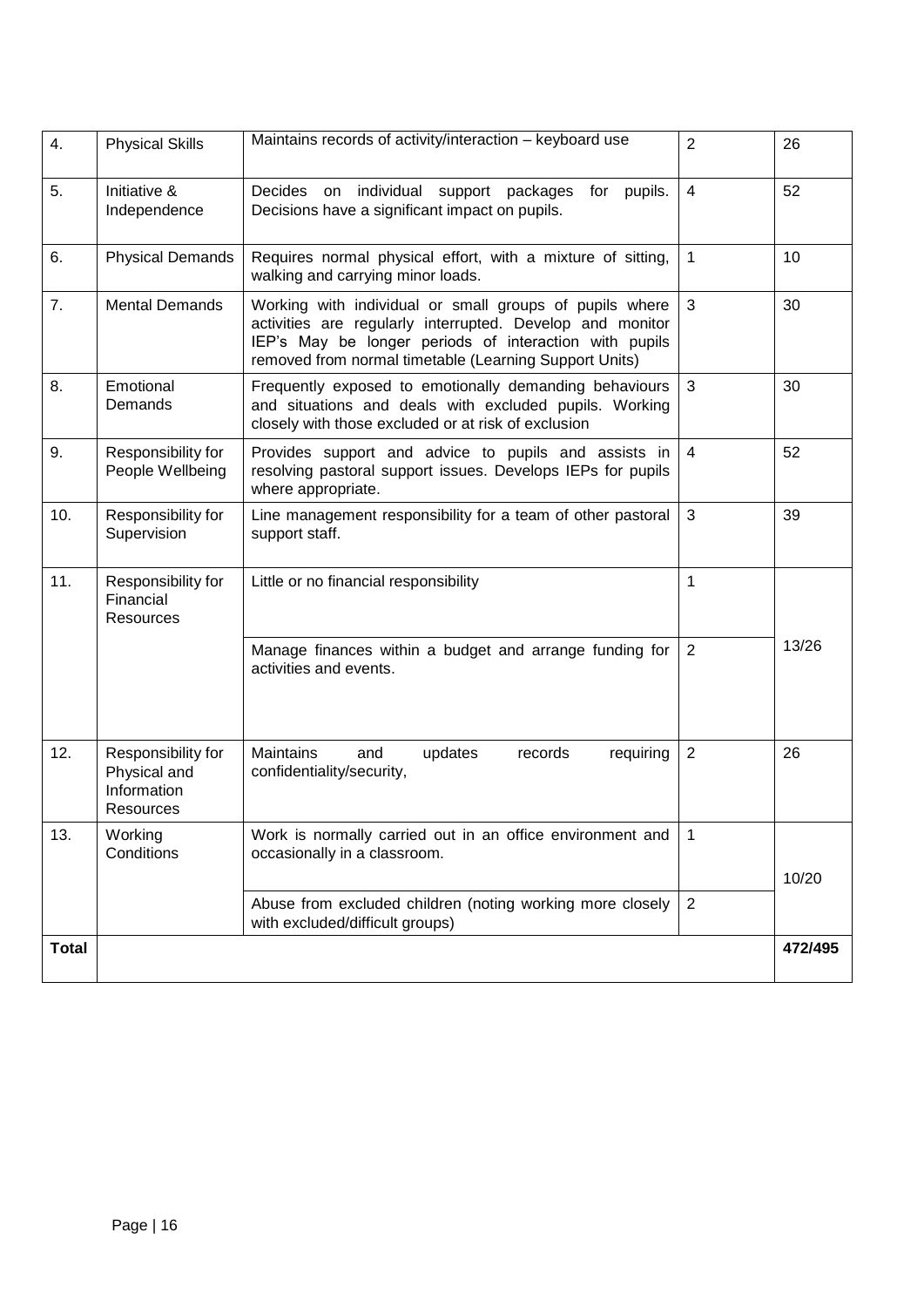## **School Attendance and Family Support 1**

#### **Purpose of the role (job statement)**

To engage with parents/carers and families to provide early intervention, support and guidance to improve attendance and learning outcomes for pupils.

#### **Responsibilities**

Key duties:

- 1. Develop and maintain effective contact and communications with parents/carers and families including home visits
- 2. Work with a range of school staff to help plan strategies and interventions to address individual pupil issues
- 3. Provide advice and guidance to families to reinforce their self-esteem and support pupil achievement
- 4. Implement action plans with parents / carers and monitor and report on progress and achievements
- 5. Signpost families to sources of advice and guidance
- 6. Support school strategies to improve behaviour and attendance
- 7. Work with external agencies, such as health professionals, Children's Centres
- 8. Maintain pupil records and case files
- 9. Undertake first day contact of parents/carers.
- 10. Liaise with other staff regarding persistent absentees: follow through incomplete registrations and reasons for absence.

Individuals in this role may also:

1. Develop and deliver a programme of family-related activities to meet the needs of the school community.

## **Indicative knowledge, skills and experience**

 Working at or towards national occupational standards (NOS) for working with parents and knowledge / skills equivalent to current national qualifications for working with parents at level 3.

|               | <b>Job Evaluation Assessment</b>               |                                                                                                                                                                                                               |                 |    |  |
|---------------|------------------------------------------------|---------------------------------------------------------------------------------------------------------------------------------------------------------------------------------------------------------------|-----------------|----|--|
| <b>Factor</b> |                                                | <b>Relevant Job Information</b>                                                                                                                                                                               | <b>JE Level</b> |    |  |
| 1.            | Knowledge                                      | . Requires understanding of the range of potential<br>barriers to learning and attending school faced by<br>children and young people. Knowledge and skills<br>equivalent to national qualifications level 3. | 3               | 60 |  |
| 2.            | <b>Mental Skills</b>                           | Work with a range of school staff, parents, carers and<br>families to help plan strategies and interventions to<br>address individual pupil issues around attendance and<br>behaviour.                        | 3               | 39 |  |
| 3.            | Interpersonal &<br><b>Communication Skills</b> | Communicates with parents / carers and families to<br>exchange information and provide support Works with<br>a range of external agencies, such as health and<br>social care.                                 | -3              | 39 |  |
| 4.            | <b>Physical Skills</b>                         | Standard keyboard skills                                                                                                                                                                                      | 2               | 26 |  |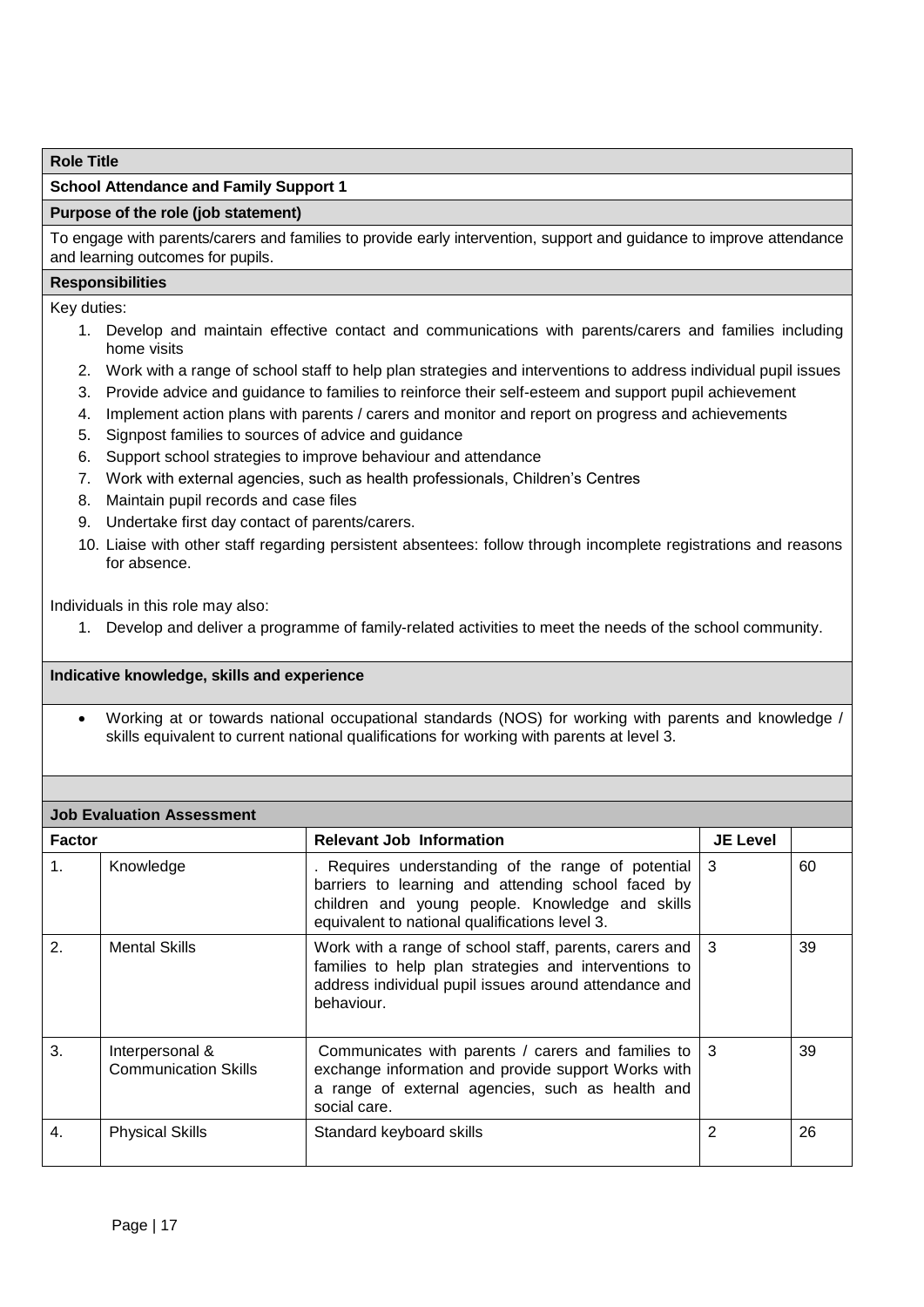| 5.           | Initiative & Independence                                       | Works within guidelines, but with some use of<br>initiative, such as when working with individual families<br>and responding to their queries or situations.                                                                                                                                                        | 3              | 39  |
|--------------|-----------------------------------------------------------------|---------------------------------------------------------------------------------------------------------------------------------------------------------------------------------------------------------------------------------------------------------------------------------------------------------------------|----------------|-----|
| 6.           | <b>Physical Demands</b>                                         | Requires normal physical effort, with a mixture of<br>sitting, walking and carrying minor loads.                                                                                                                                                                                                                    | $\overline{1}$ | 10  |
| 7.           | <b>Mental Demands</b>                                           | Medium periods of concentrated sensory attention for<br>work with parents and pupils where work is<br>occasionally interrupted, although this does not<br>normally require a switch from one activity to another.<br>Short periods of concentrated mental attention for<br>report writing. Maintains pupil records. | 2              | 20  |
| 8.           | <b>Emotional Demands</b>                                        | Exposed to emotionally demanding behaviours and<br>situations as a result of dealing with pupils' and parent<br>/ carers individual circumstances.                                                                                                                                                                  | 3              | 30  |
| 9.           | <b>Responsibility for People</b><br>Wellbeing                   | Implements action plans. Works with individual pupils,<br>parents, carers and families to improve attendance,<br>behaviour or performance.                                                                                                                                                                          | 3              | 39  |
| 10.          | Responsibility for<br>Supervision                               | May demonstrate own duties to new<br>less<br>or<br>experienced staff.                                                                                                                                                                                                                                               | $\mathbf{1}$   | 13  |
| 11.          | Responsibility for Financial<br><b>Resources</b>                | No financial responsibility                                                                                                                                                                                                                                                                                         | 1              | 13  |
| 12.          | <b>Responsibility for Physical</b><br>and Information Resources | Maintains and updates sensitive pupil records and<br>case files.                                                                                                                                                                                                                                                    | 2              | 26  |
| 13.          | <b>Working Conditions</b>                                       | Work is in an office environment and will also often<br>involve home visits.                                                                                                                                                                                                                                        | $\overline{2}$ | 20  |
| <b>Total</b> |                                                                 |                                                                                                                                                                                                                                                                                                                     |                | 374 |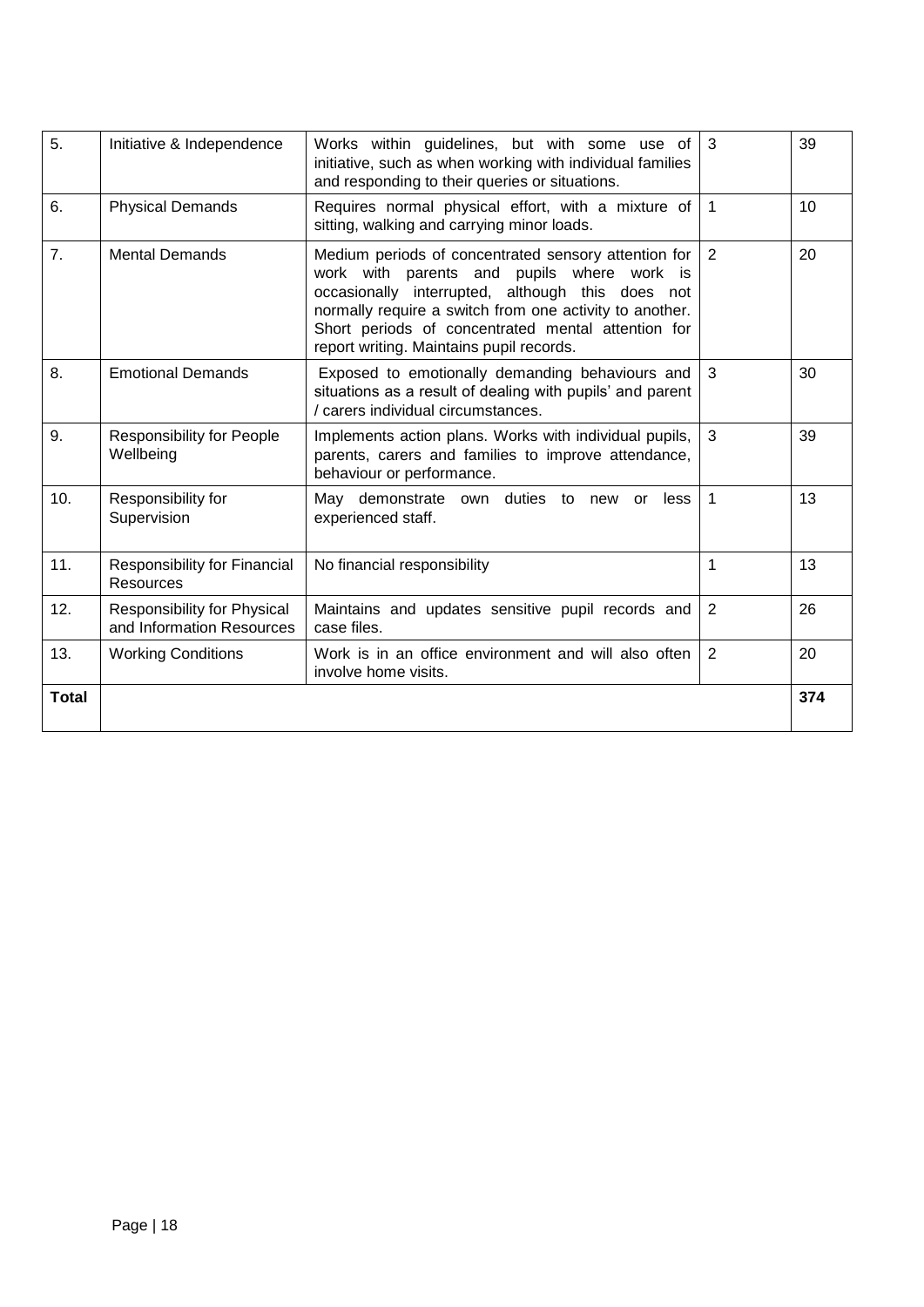## **School Attendance and Family Support 2**

#### **Purpose of the role (job statement)**

Responsible for school attendance and managing the family support service and work effectively with other agencies to improve outcomes for pupils.

#### **Responsibilities**

Key duties:

- 1. Responsible for assuring school attendance and devising strategies and action plans for pupils whose attendance is falling
- 2. Analyse attendance information and data to identify and work with pupils who have poor attendance or are at risk of developing poor attendance
- 3. Follow up lack of response to first day contact and other contacts by home visiting or meeting parent/carers in school
- 4. Support, challenge, motivate and provide information to parents/carers to increase their capacity for parenting.
- 5. Manage the delivery of the family support service in line with the school plan and budget.
- 6. Work in partnership with external agencies to support attendance initiatives, campaigns, parental responsibility measures and school attendance.
- 7. Support the identification of alternative provision for pupils with persistent absence
- 8. Advise on effective family support for school staff and families and disseminate good practice.
- 9. Prepare reports on attendance for the senior leadership team and governing body; ensure maintenance of accurate and factual records.
- 10. Develop links with pupils who are transferring into the school to promote the school ethos of regular attendance.

Individuals in this role may also:

- 1. Manage caseloads and maintain casework documentation
- 2. Line manage a team of support staff.
- 3. Establish and manage Service Level Agreements with service providers.
- 4. Develop and deliver a programme of family-related activities to meet the needs of the school community

## **Indicative knowledge, skills and experience**

 Working at or towards national occupational standards (NOS) for supporting teaching and learning and knowledge / skills equivalent to current learning, development and support services (LDSS) for children, young people and those who care for them national qualifications level 4 or equivalent.

|               | <b>Job Evaluation Assessment</b> |                                                                                                                                                                                                                                                                                                                                                                                                                                      |                 |    |  |  |
|---------------|----------------------------------|--------------------------------------------------------------------------------------------------------------------------------------------------------------------------------------------------------------------------------------------------------------------------------------------------------------------------------------------------------------------------------------------------------------------------------------|-----------------|----|--|--|
| <b>Factor</b> |                                  | <b>Relevant Job Information</b>                                                                                                                                                                                                                                                                                                                                                                                                      | <b>JE Level</b> |    |  |  |
|               | Knowledge                        | Experience in working to improve attendance with an   4<br>understanding of issues that lead to poor attendance<br>Working at or towards national occupational standards (NOS)<br>for supporting teaching and learning and knowledge / skills<br>equivalent to current learning, development and support<br>services (LDSS) for children, young people and those who<br>care for them national qualifications level 4 or equivalent. |                 | 80 |  |  |